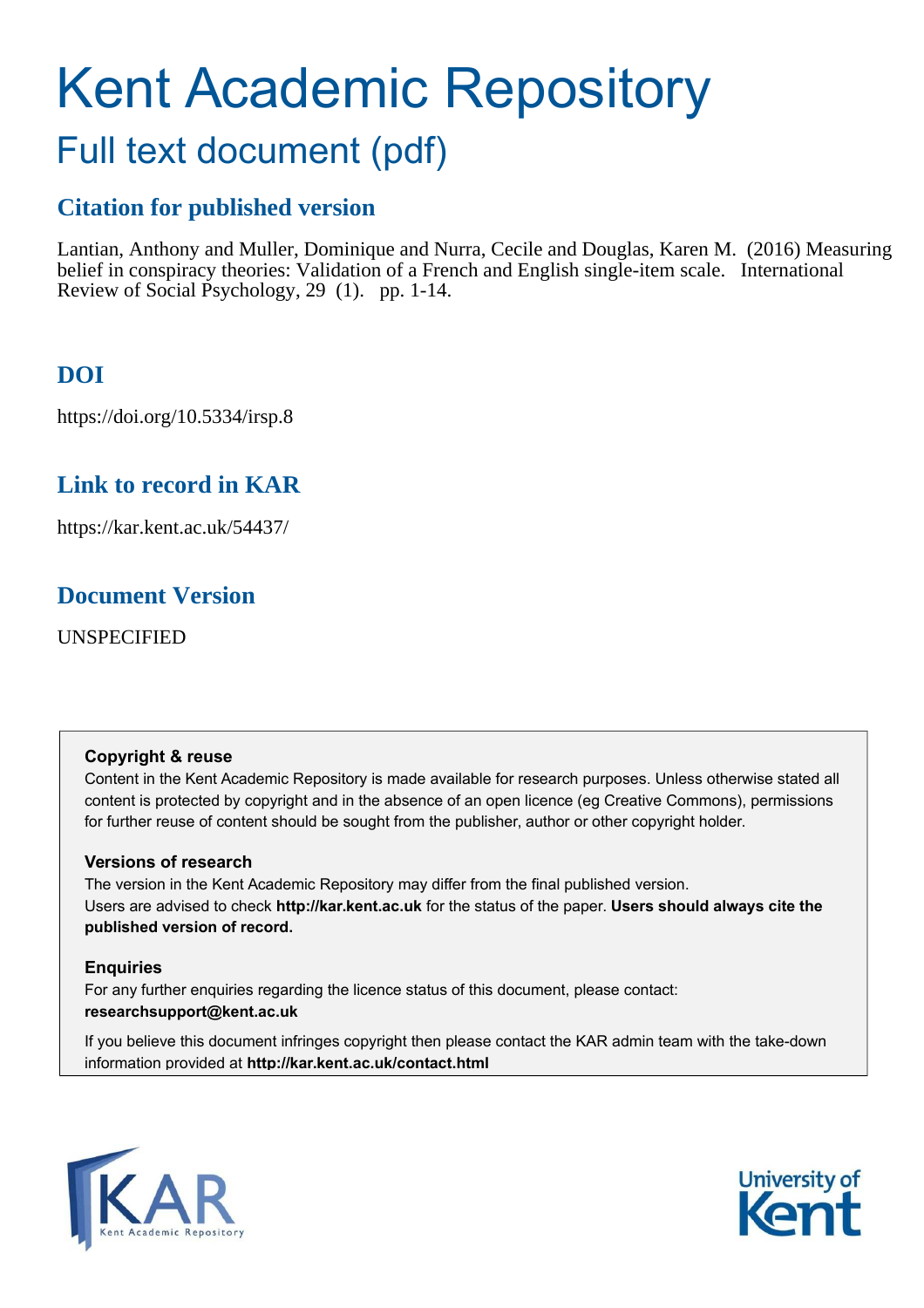#### **RESEARCH ARTICLE**

## Measuring Belief in Conspiracy Theories: Validation of a French and English Single-Item Scale

Anthony Lantian\*, Dominique Muller\*, Cécile Nurra\* and Karen M. Douglas†

We designed, in French and in English, a single-item scale to measure people's general tendency to believe in conspiracy theories. The validity and reliability of this scale was assessed in 3 studies (total  $N = 555$ ). In Study 1 ( $N = 152$ ), positive correlations between the single-item scale and 3 other conspiracy belief scales on a French student sample suggested good concurrent validity. In Study 2 ( $N = 292$ ), we replicated these results on a larger and more heterogeneous Internet American sample. Moreover, the scale showed good predictive validity—responses predicted participants' willingness to receive a bi-monthly newsletter about alleged conspiracy theories. Finally, in Study 3 ( $N = 111$ ), we observed good test-retest reliability and demonstrated both convergent and discriminant validity of the single-item scale. Overall these results suggest that the single-item conspiracy belief scale has good validity and reliability and may be used to measure conspiracy belief in favor of lengthier existing scales. In addition, the validation of the singleitem scale led us to develop and start validating French versions of the Generic Conspiracist Beliefs scale, the Conspiracy Mentality Questionnaire, and a 10-item version (instead of the 15-item original version) of the Belief in Conspiracy Theories Inventory.

**Keywords:** Conspiracy theories; single-item scale; individual differences; validation

In a survey conducted in 2011, 25% of American respondents answered "strongly agree" or "agree" to the statement ìThe current financial crisis was secretly orchestrated by a small number of Wall Street bankers to extend the power of the Federal Reserve and further their control of the world's economy" (Oliver & Wood, 2014, p. 956). Similarly, according to a recent *Ipsos* survey for *Fleuve Editions* conducted in France in 2014 (*N* = 1500), 20% of respondents believed that the *Illuminati* are pulling the strings of international economic activity (Longuet, 2014). Another survey resulting from a collaboration between *Counterpoint*, *Political Capital*, *the Center for Research on Prejudice*, *the Institute for Public Affairs*, and *the Zachor Foundation* showed that in France, Hungary, and Slovakia, respectively 51%, 42%, and 63% of respondents answered "totally agree" or "rather agreed" to the statement "Actually, it is not the government that runs the country: we don't know who pulls the strings" (Gombin, 2013; Gyárfášová, Krekó, Mesežnikov, Molnár, & Morris, 2013).

\* UniversitÈ Grenoble Alpes, UFR SHS, 1251 Avenue Centrale, BP 47 38 040 Grenoble Cedex 9 - France Cedex, FR [Anthony.Lantian@hotmail.fr,](mailto:Anthony.Lantian@hotmail.fr) [Dominique.Muller@univ-grenoble-alpes.fr](mailto:Dominique.Muller@univ-grenoble-alpes.fr) [Cecile.Nurra@univ-grenoble-alpes.fr](mailto:Cecile.Nurra@univ-grenoble-alpes.fr)

Corresponding author: Anthony Lantian / Dominique Muller

Questions like these are intended to measure what is known as belief in *conspiracy theories*. This category of belief is defined as an "unverified and relatively implausible allegation of conspiracy, claiming that significant events are the result of a secret plot carried out by a preternaturally sinister and powerful group of people" (Brotherton & French, 2014, p. 238). Some scholars have argued that conspiracy belief may be empowering, allowing people to confront social hierarchies and offer alternative understandings of social reality (Gray, 2010; Sapountzis & Condor, 2013). However, conspiracy belief is also known to negatively affect political and pro-environmental intentions (Jolley & Douglas, 2014a), intentions to vaccinate (Jolley & Douglas, 2014b), and is positively related to the rejection of scientific findings, such as the established link between smoking and lung cancer (Lewandowsky, Gignac, & Oberauer, 2013). Emerging evidence of the potential consequences of conspiracy belief therefore means that it is important for researchers to have reliable and valid measures of the extent to which people are inclined toward conspiracist thoughts.

It is also worth noting that belief in conspiracy theories constitutes more than simple beliefs about isolated events, and instead forms a higher-order belief system (Dagnall, Drinkwater, Parker, Denovan, & Parton, 2015). Specifically, the extent to which a person endorses one specific conspiracy theory is a good predictor of the extent to which that person will endorse others, and this finding is one of the most robust in the literature (Goertzel, 1994;

<sup>&</sup>lt;sup>†</sup> University of Kent, School of Psychology, Keynes College, University of Kent, Canterbury, Kent CT2 7NP, United Kingdom [K.Douglas@kent.ac.uk](mailto:K.Douglas@kent.ac.uk)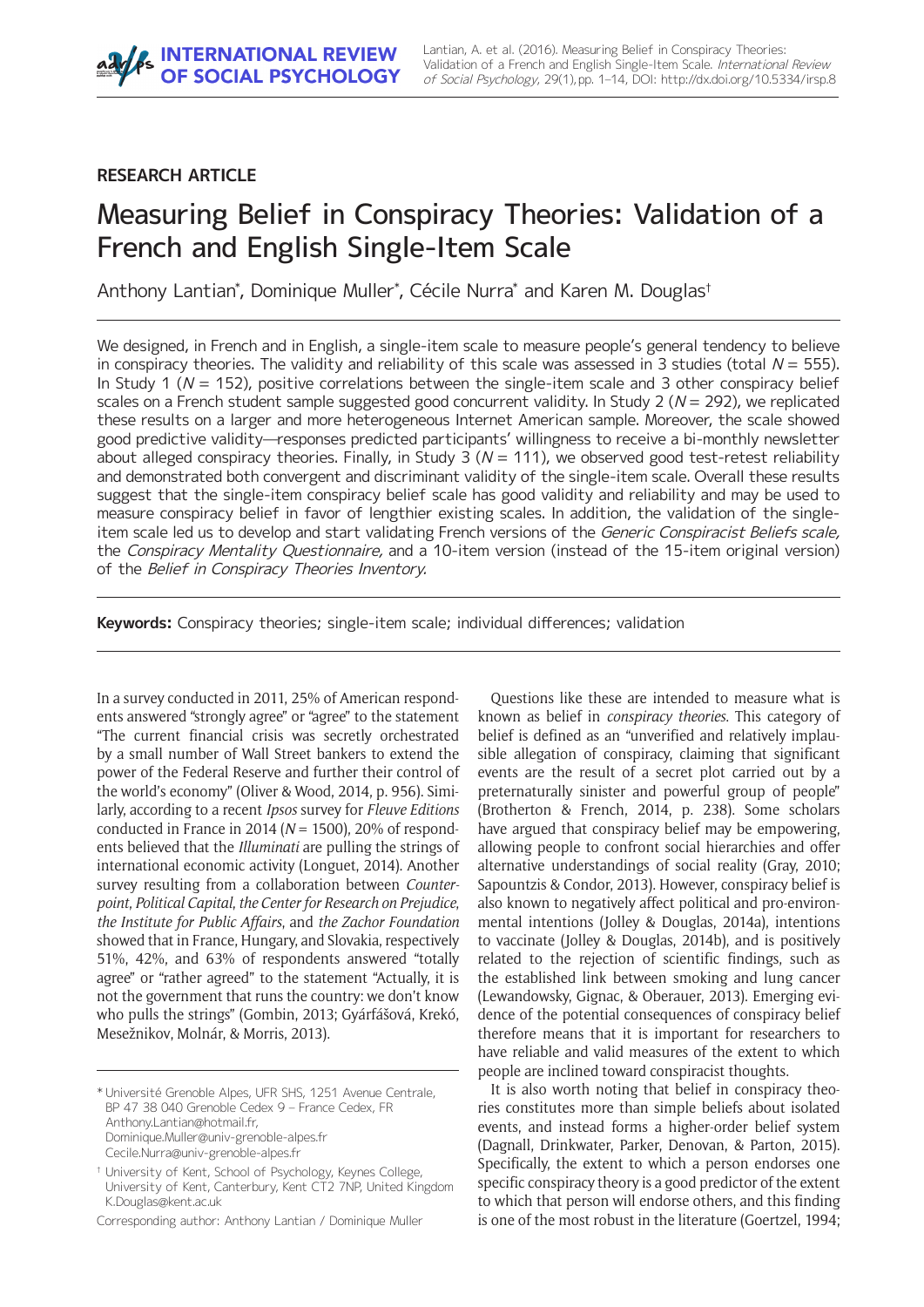Sutton & Douglas, 2014; Swami et al., 2011). This *conspiracist ideation* has been interpreted as a manifestation of an underlying *conspiracy mentality* (Moscovici, 1987; Imhoff & Bruder, 2014) or a *monological belief system* of mutually supportive beliefs (Goertzel, 1994). More broadly, it means that conspiracy belief is generally considered as a unidimensional construct and can be seen as a more general indicator of cognitive functioning or *conspiratorial mindset* (Dagnall et al., 2015).

This mindset is sometimes characterized as a thinking disposition, involving lower levels of analytic thinking (Swami, Voracek, Stieger, Tran, & Furnham, 2014). Moreover, empirical evidence shows that people who believe in conspiracy theories have a specific personality profile. Indeed, a significant body of empirical work has explored the relationships between various individual differences variables and conspiracy belief (e.g., Bruder, Haffke, Neave, Nouripanah, & Imhoff, 2013; Goertzel, 1994; Swami, Chamorro-Premuzic, & Furnham, 2010; Swami et al., 2011). To name just a few, people who hold conspiracy beliefs are characterized by lower agreeableness (Swami et al., 2010, 2011), lower interpersonal trust (Abalakina-Paap, Stephan, Craig, & Gregory, 1999; Goertzel, 1994; Wagner-Egger & Bangerter, 2007), and higher openness to experience (Swami et al., 2011; Swami et al., 2013).

To build knowledge about the association between personality variables and conspiracy belief, researchers have developed a number of scales designed to measure the extent to which people endorse conspiratorial explanations (Brotherton, French, & Pickering, 2013; Bruder et al., 2013; Douglas & Sutton, 2011; Swami et al., 2010; Wagner-Egger & Bangerter, 2007). Some of these scales measure belief in conspiracy theories about only one specific event, such as the NASA moon landings (Swami et al., 2013), the *Da Vinci code* (Newheiser, Farias, & Tausch, 2011), or even fictitious conspiracies (Swami et al., 2011). Others measure belief in a wider range of well-known conspiracy theories such as those associated with the World Trade Center 9/11 attacks, the death of Princess Diana, the NASA moon landings, and the assassination of President John F. Kennedy (e.g., Douglas & Sutton, 2008; Swami et al., 2010). Other scales still measure what is known as a generalized conspiratorial mindset where more general conspiracist views are examined rather than belief in specific conspiracy theories (e.g., Brotherton et al., 2013; Bruder et al., 2013). Although they take different approaches, all of the existing scales that have been developed to measure conspiracy belief could be, in certain contexts (e.g., in a study where time or the number of questions is limited), reasonably lengthy-all involve participants answering a number of questions and range from 5 questions (Bruder et al., 2013) to 15 questions long (Brotherton et al., 2013; Swami et al., 2010).

Although these scales have proven very fruitful in extending knowledge of the psychological factors that are associated with conspiracy belief, we feel that they may be not suited for all situations. More generally, the choice to include or not to include a scale could be based on pragmatic considerations such as space in a questionnaire or mean time of completion (Konrath, Meier, &

Bushman, 2014). Due to its limited space and short completion time, a single-item measure can increase the likelihood of being included and, by extension, contributing to the knowledge of the personality traits associated with conspiracy belief. Moreover, longer scales can increase the fatigue, boredom, and noncooperation of the respondent (Robins, Hendin, & Trzesniewski, 2001; Robinson, Shaver, & Wrightsman, 1991) and can decrease the response rate compared to shorter scales (Edwards, Roberts, Sandercock, & Frost, 2004). Also, if conspiracy belief needs to be assessed on more than one occasion, lengthier scales pose significant demands on respondents. Finally, a single-item scale could easily be included as a control of the baseline level of the general trend to believe in conspiracy theories or used as a prescreening test. Indeed, answering just one question about conspiracy belief may lead to less suspicion than answering several questions about it. For all these reasons, we propose, through three studies, to validate a single-item scale designed to assess people's tendency to believe in conspiracy theories. To the best of our knowledge, no single-item scale has yet been proposed.

At first glance, it may seem provocative to argue that one can measure a complex construct like conspiracy belief with a single item, especially because there are an immense number of existing conspiracy theories about a vast range of distinct events (Knight, 2003). However, as we already mentioned, knowing the level of people's belief in one specific conspiracy theory helps to somewhat estimate their belief in other conspiracy theories, and belief in conspiracy theories is largely seen to be a general construct rather than a set of separate beliefs. Consistent with this logic, endorsing a specific conspiracy theory has been found to predict the degree to which people endorse even mutually incompatible conspiracy theories (Wood, Douglas, & Sutton, 2012), as well as fictional conspiracy theories (Swami et al., 2011). It is therefore not unreasonable to attempt to tap into a general propensity to believe in conspiracy theories with just a single-item measure.

More generally, it is also important to keep in mind that a number of well-established constructs in psychology have been successfully measured with single-item scales, such as self-esteem (Robins et al., 2001), anxiety (Davey, Barratt, Butow, & Deeks, 2007), and more recently narcissism (Konrath et al., 2014). One could argue, however, that a crucial shortcoming of single-item measures is the increased vulnerability to random measurement errors (Konrath et al., 2014; Schmidt & Hunter, 1996), compared to longer measures that can compensate for accidental errors committed by participants when they answer questions. The answer to this concern is twofold. First, sometimes the primary goal of a researcher is to benefit from the advantages of single-item measures, such as ease of administration, time, and energy savings, even if there is a reasonable reduction in reliability. Second, it is not always the case that single-item scales are associated with poor psychometric properties (Rammstedt & Beierlein, 2014).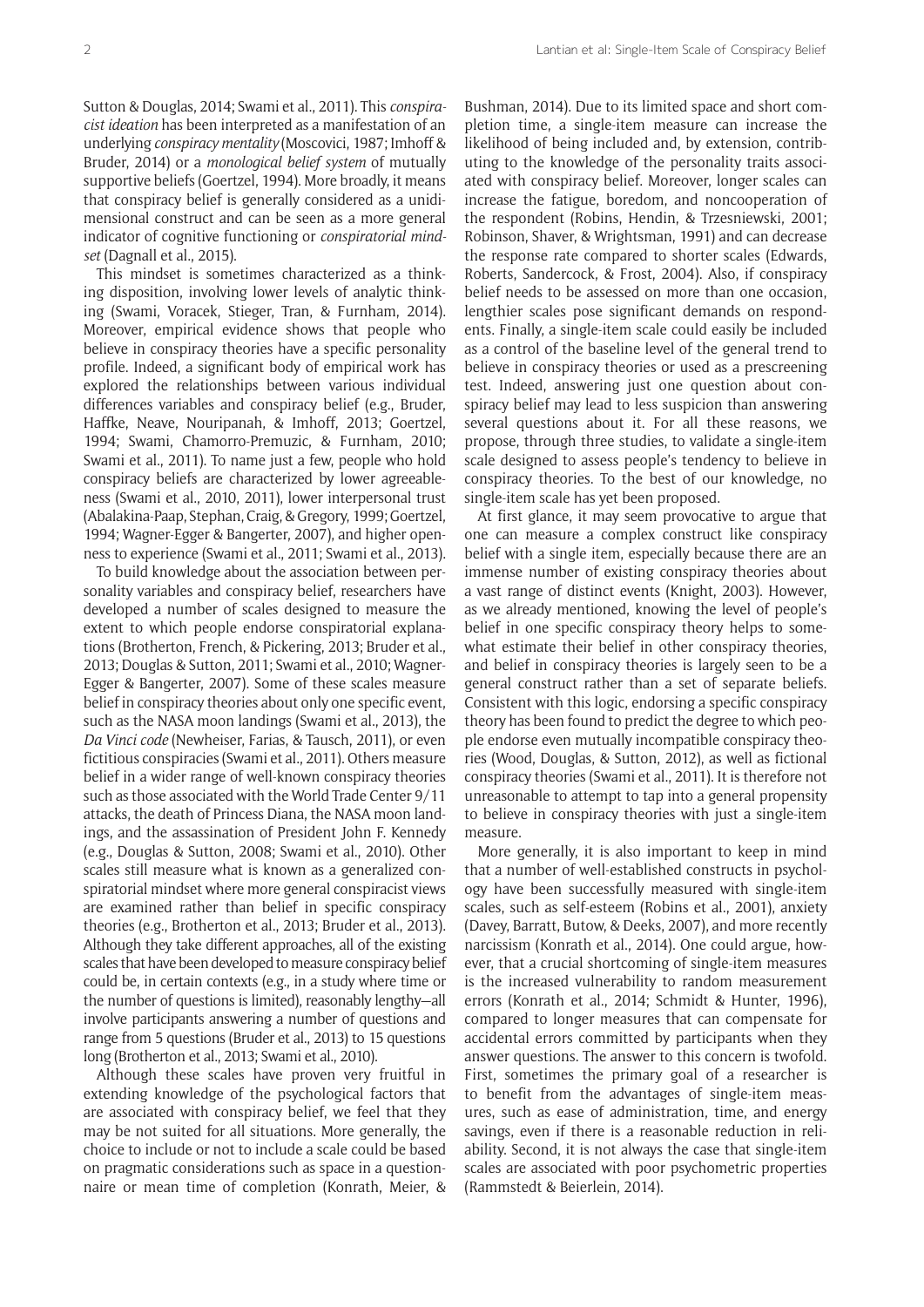#### **Construction of the Single-Item Conspiracy Belief Scale**

Rather than shortening one of the existing scales, which typically use several questions to examine conspiracy belief, our goal was to create a single-item conspiracy belief scale tapping into the general propensity to believe in conspiracy theories. That is, we sought to capture the breadth of conspiracy mentality with a single question. To ensure good face validity, we developed the general instructions of the single-item conspiracy belief scale by modeling it on the instructions given in the introductions to two other conspiracy belief scales (Brotherton et al., 2013; Swami et al., 2010). Notably, we tried to insist on the idea of the existence of debates and controversies about the origin of certain events and allegations of cover-ups. These ideas refer directly to influential definitions of conspiracy belief (Douglas & Sutton, 2008; Keeley, 1999). More specifically, our instructions give examples of political and social events (e.g., the assassination of President John F. Kennedy) that have been the source of numerous conspiracy theories. As in other research, we deliberately chose not to mention the word "conspiracy theory" (Douglas & Sutton, 2008; Wood & Douglas, 2013), knowing that the term may be negatively connoted (Husting & Orr, 2007). The item specifically asked to what extent people think the authorities frequently hide the truth regarding the real origin of some events. Although in the instructions we designate the potential conspirators as "powerful individual or organizations (for example secret services or government)", we chose to focus the question on attitudes toward the version of the events given by authorities. We did so because the authorities are generally those who establish and disseminate the official explanation. Moreover, systematically questioning the official version provided by authorities is a critical feature of belief in conspiracy theories (Keeley, 1999; Wood & Douglas, 2013). Furthermore, the authorities are easily accused of either being involved, infiltrated, or at least manipulated by the conspirators (Melley, 2002). Like Swami and colleagues (2010), we used a nine-point scale (1 = *Completely false* to 9 = *Completely true*), which allows participants to express a relatively nuanced answer. As a first step, we designed the French version of the scale and this version served as the basis for the English version (see **[Appendix A](https://s3-eu-west-1.amazonaws.com/ubiquity-partner-network/up/journal/rips/irsp-8_lantian-appendixes.pdf)**).

#### **Overview**

The purpose of Study 1 was to assess the concurrent validity of the French version of the single-item conspiracy belief scale by studying the correlations between this new scale and three other scales known to measure conspiracy belief. In Study 2, we replicated the test of the concurrent validity with a larger and more heterogeneous sample, but now using an English version of the scale. In addition, Study 2 examined the predictive validity of the scale. Finally, we designed Study 3 to assess test-retest reliability, as well as the convergent and discriminant validity of the single-item conspiracy belief scale<sup>1</sup>.

## **Study 1**

#### **Participants and Procedure**

Participants were 152 students from a masters course in education (125 female and two respondents did not indicate their gender), with a mean age of 22.88 years (*SD =* 3.53). During class time, participants completed a booklet containing all of the measures, administered in a counterbalanced order (four possible orders<sup>2</sup>).

#### **Materials**

The single-item conspiracy belief scale was introduced by a short paragraph (see **[Appendix A](https://s3-eu-west-1.amazonaws.com/ubiquity-partner-network/up/journal/rips/irsp-8_lantian-appendixes.pdf)**). It was followed by a single item consisting of the affirmation: "I think that the official version of the events given by the authorities very often hides the truth.î (1 = *Completely false* to 9 = *Completely true*), with a higher score reflecting higher belief in conspiracy theories.

The other scale is the *Generic Conspiracist Beliefs scale* (GCB; Brotherton et al., 2013), which is a 15-item scale (each measured from 1 = *Definitely not true* to 5 = *Deinitely true*) that measures conspiracist ideation using 15 generic statements (e.g., "Certain significant events have been the result of the activity of a small group who secretly manipulate world events"). To produce a French version of this scale, three researchers independently translated the scale (with the instructions) from English to French and agreed on a single version. Then, a bilingual researcher back-translated this version from French to English. Finally, one of the three original English-to-French translators plus two other researchers compared the equivalences between the last back-translated version to the original. The few discrepancies were resolved after discussion (see **[Appendix B](https://s3-eu-west-1.amazonaws.com/ubiquity-partner-network/up/journal/rips/irsp-8_lantian-appendixes.pdf)**). The internal consistency of the scale was high ( $\alpha = .85$ ). All of the items were averaged to form a single score, with higher scores indicating higher belief in conspiracy theories<sup>3</sup>.

We also included the *Belief in Conspiracy Theories Inventory* (BCTI; Swami et al., 2010; Swami et al., 2011). Although this scale was originally composed of 15 items (each answered from 1 = *Completely false* to *9 = Completely true*), we chose, guided by face validity, to present only items referring to events that French people would know about<sup>4</sup>. Thus, we chose 10 items and translated them into French using the same procedure as above. For convenience, hereafter we will refer to this short version of the BCTI scale as the BCTI-10. All of the items were averaged to form a single score ( $\alpha$  = .83), with higher scores representing higher belief in conspiracy theories (see **[Appendix C](https://s3-eu-west-1.amazonaws.com/ubiquity-partner-network/up/journal/rips/irsp-8_lantian-appendixes.pdf)**).

We also included, the *Conspiracy Mentality Questionnaire* (CMQ; Bruder et al., 2013), a five-item scale (each answered from 0 = *Certainly not* to 100% = *Certain*) intended to measure what the authors refer to as a general conspiracy mentality (e.g., "there are secret organizations that greatly influence political decisions"). We translated all of the items to French with the same procedure as above, and we averaged them to form a single score ( $\alpha$  = .79), with higher scores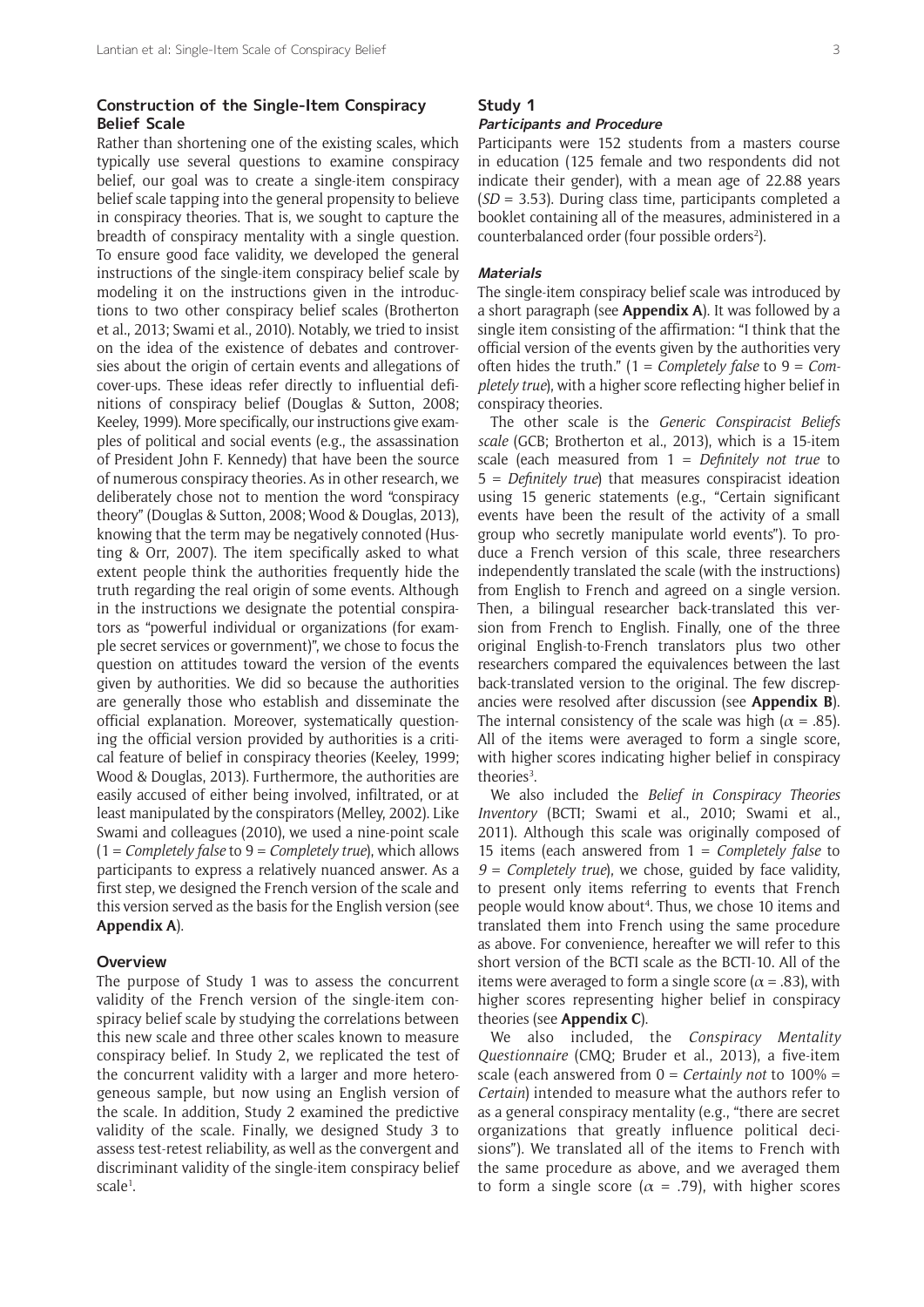corresponding to higher belief in conspiracy theories (see **[Appendix D](https://s3-eu-west-1.amazonaws.com/ubiquity-partner-network/up/journal/rips/irsp-8_lantian-appendixes.pdf)**).

Finally, participants indicated their gender and age, and were orally debriefed and thanked at the end of the study. No compensation was offered for their participation.

#### **Results**

As can be seen in **Table 1** and as expected, the singleitem conspiracy belief scale was positively correlated with the three other conspiracy belief measures. The Pearson's *r* correlation coefficients ranged from .41 to .50. More generally, these results seem to indicate a relative stability and homogeneity between all of the bivariate correlations we examined, whichever conspiracy belief scale was used. It is also noteworthy that the relationships between the single-item and the three critical measures were not moderated by order (*p*s > .58). This was also the case in Study 2 (*p*s > .09) and will therefore not be mentioned further.

#### **Discussion**

Study 1 was the first step in examining the validity of our new single-item measure of conspiracy belief. We assessed the concurrent validity of this new scale by exploring its relationship with three other measures of conspiracy belief that are commonly used in the literature. As expected, we found positive correlations between our single-item measure and each of the three other conspiracy belief scales. These correlations are not as high as one

could expect. It is worth noticing, however, these correlations are similar in size to what we found between the other validated conspiracy scales.

In sum, Study 1 has shown that the single-item conspiracy belief scale shares satisfactory variance with other validated instruments intended to capture belief in conspiracy theories. However, two possible weaknesses could be the relative homogeneity of our sample–who were all students from a masters course in education and predominantly women-as well as the modest size of this sample (*N* < 200). We addressed these two weaknesses in Study 2.

#### **Study 2**

Study 2 was conducted on Amazon Mechanical Turk (MTurk), which is a crowdsourcing service that enables researchers to reach a more diverse sample than the traditional samples used in psychology (Berinsky, Huber, & Lenz, 2012; Buhrmester, Kwang, & Gosling, 2011). Because participants on MTurk are mostly American citizens (or people from India, but we restricted our sample to Americans) it also allows us to generalize our results to an American sample. Finally, to test the predictive validity of the single-item measure, we added a quasi-behavioral measure intended to examine if responses on the single-item conspiracy belief scale could predict a subsequent decision related to conspiracy theories-in this case the decision to subscribe to a bi-monthly newsletter about alleged conspiracy theories.

|                  | 1. Single-item<br>conspiracy belief | 2. GCB <sup>1</sup>    | 3. BCTI-10 <sup>2</sup> | 4. CMQ <sup>3</sup>  | 5. Age               | 6. Gender <sup>4</sup> |
|------------------|-------------------------------------|------------------------|-------------------------|----------------------|----------------------|------------------------|
| 1.               |                                     |                        |                         |                      |                      |                        |
| 2.               | $.50***$<br>[.37, .61]              |                        |                         |                      |                      |                        |
| 3.               | $.50***$<br>[.37, .61]              | $.66***$<br>[.56, .74] |                         |                      |                      |                        |
| 4.               | $.41***$<br>[.27, .54]              | $.55***$<br>[.43, .65] | $.38***$<br>[.24, .51]  |                      |                      |                        |
| 5.               | .01<br>$[-.15, .18]$                | .01<br>$[-.15, .17]$   | $-.05$<br>$[-.21, .11]$ | .02<br>$[-.14, .18]$ |                      |                        |
| 6.               | .03<br>$[-.13, .19]$                | .10<br>$[-.07, .25]$   | .03<br>$[-.13, .19]$    | .06<br>$[-.10, .22]$ | .06<br>$[-.10, .22]$ |                        |
| М                | 6.32                                | 2.82                   | 3.68                    | 7.19                 | 22.88                |                        |
| SD               | 2.03                                | 0.64                   | 1.42                    | 1.31                 | 3.53                 |                        |
| $\boldsymbol{N}$ | $151^{5}$                           | 152                    | $151^{5}$               | 152                  | 1495                 | $150^{5}$              |

**Table 1:** Bivariate Correlations (With 95% Confidence Intervals) Between all the Variables (Study 1). *Notes*:

 $*** = p < .001$ .

- $1\text{ GCB}$  = Generic Conspiracist Beliefs scale.
- <sup>2</sup> BCTI-10 = Belief in Conspiracy Theories Inventory, 10-items version.
- $3$  CMQ = Conspiracy Mentality Questionnaire.
- <sup>4</sup> Gender is coded -0.5 for woman ( $n = 125$ ) and 0.5 for man ( $n = 25$ ). Values represent point-biserial correlations.
- <sup>5</sup> Variation in sample size is due to missing values.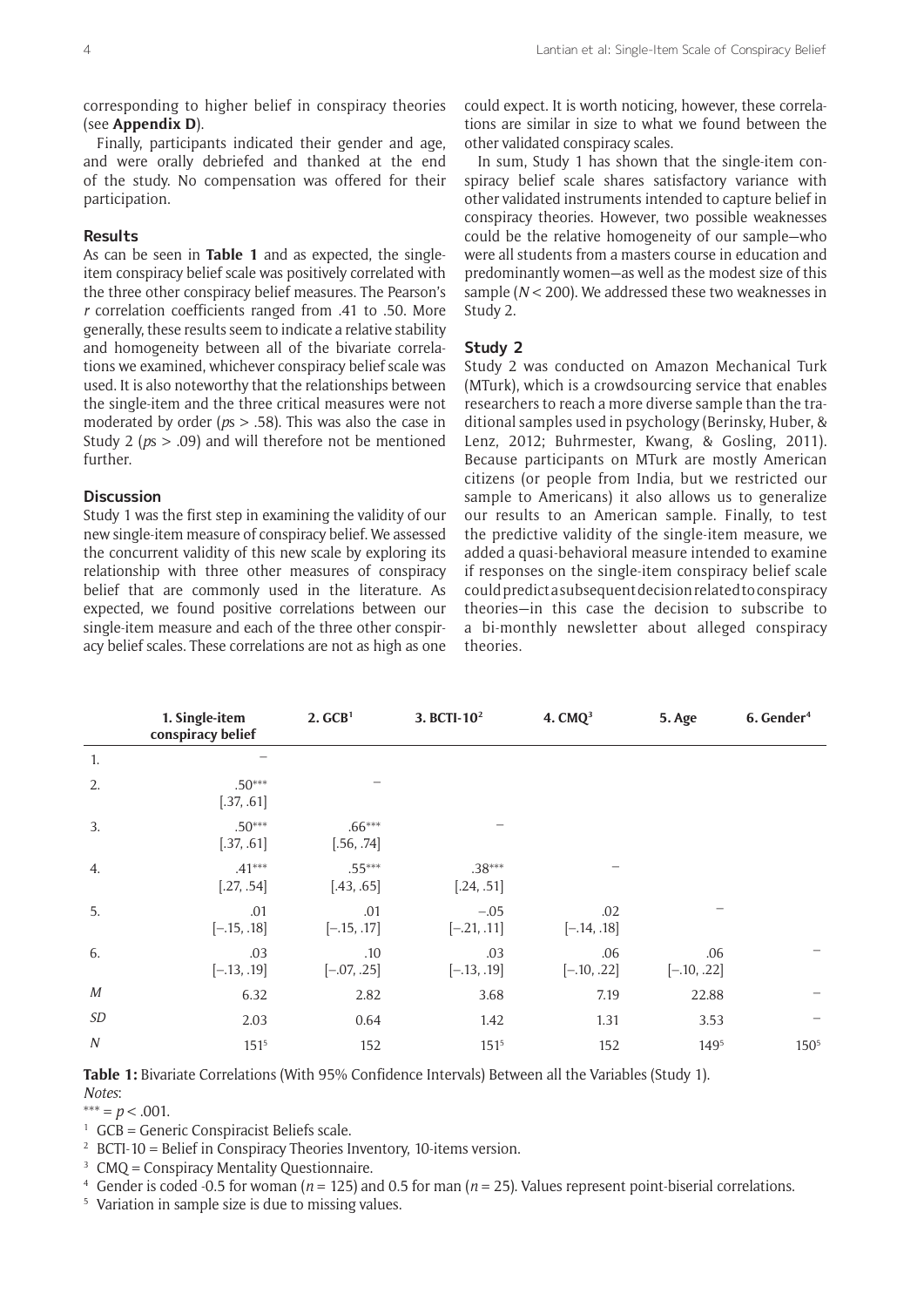#### **Participants**

We recruited 292 American participants on MTurk. In total, 25 participants were excluded from the sample (although it should be noted that the main findings remain the same when including these participants in the analyses). Of these, 18 were excluded because they made two or more errors on three attention check items explained below (a criterion fixed before the study), two because their answers were considered as being not serious (their answers were the same for every single question), one because they participated twice, two because they were not Americans, one because their data were not correctly recorded, and one because they expressed suspicion about the authenticity of the newsletter. In total, our final sample was composed of 267 participants (161 women,  $M_{\text{age}} = 34.69$ ,  $SD_{\text{age}} = 12.55$ ). Participants were paid US\$ 0.30 for their participation.

#### **Materials and Procedure**

The materials and procedure of Study 2 were the same as Study 1 with four exceptions: (1) all of the material was in English, (2) because we no longer used a French sample, we provided the complete version of the BCTI (15-item version) instead of the 10-item version, (3) three attention check items were added throughout the study to detect non-diligent participants, such as "so we can be sure that you are reading the questions carefully, please answer ìCompletely Trueî to this questionî (Jolley & Douglas, 2014b), (4) thanks to Qualtrics software options ([http://](http://www.qualtrics.com/) [www.qualtrics.com/\)](http://www.qualtrics.com/), all of the possible order combinations of the four measures of conspiracy belief could be presented, giving a total of 24 possible orders.

After the four conspiracy belief measures, we added a quasi-behavioral measure (see **[Appendix E](https://s3-eu-west-1.amazonaws.com/ubiquity-partner-network/up/journal/rips/irsp-8_lantian-appendixes.pdf)**). This measure gave participants the possibility of registering for a newsletter (with the frequency of two private messages a month) about alleged conspiracy theories. To respect the anonymity of participants and avoid a floor effect, participants did not need to enter their email, but simply to choose between "yes" or "no" to receive this newsletter *via* private messages on MTurk. Importantly, we specified that their decision regarding this newsletter would have no impact on their payment. At the end of the procedure, just after entering demographic information as in Study 1, participants were thanked and debriefed about the true objective of the study and the fact that the newsletter was bogus.

#### **Results**

All the results are presented in **Table 2**. The singleitem conspiracy belief scale was again significantly and positively correlated with the three other conspiracy belief scales measured<sup>5</sup>. All three bivariate Pearson's *r* correlation coefficients fell within a range of .66 to .72. Unexpectedly, by comparing the three bivariate correlations between the previous French sample and the American sample (by using Fisher r-to-z transformations) we observed that the effect sizes were significantly stronger in the American sample (Study 2) than in the French sample (Study 1).

Regarding the quasi-behavioral measure, 27.72% (*n* = 74) of the participants agreed to register for the newsletter about alleged conspiracy theories. More important, a point-biserial correlation between the single-item conspiracy belief scale and the decision to register for the newsletter revealed a significant relationship between these two variables (note that a logistic regression also revealed a significant relationship,  $p = .008$ ) such that higher responses on the single-item measure predicted greater willingness to receive the newsletter. It must also be mentioned that the three other conspiracy belief measures were also significant predictors of agreement to register for the newsletter.

#### **Discussion**

Study 2 provides additional support for the concurrent validity of the single-item conspiracy belief scale by successfully showing that it shares a substantial amount of variance with the other lengthier measures of conspiracy belief. It is also noteworthy that in Study 2, we found large correlations (with small confidence intervals) while some of the correlations were only modest in Study 1. These differences could be due to cultural differences or to other factors that varied between our two studies, such as the mode of administration (internet versus pencil-and-paper studies) or differences in sample homogeneity. For instance, one might wonder whether the gender imbalance in Study 1 (with a majority of women in the sample) could be responsible for these differences. This seems unlikely, however, because in Study 1 (with a majority of women in the sample) the sizes of these correlations were descriptively larger for women. Again, this result adds evidence for the convergent validity of the single-item scale.

Finally, we were also able to provide evidence for the predictive validity of the single-item conspiracy belief scale by showing that responses on this scale predicted who agreed to receive a newsletter about alleged conspiracies (even if the size of the effect is only small-tomedium, see Cohen, 1992). Because this decision was also predicted by the other three measures, this adds to both to the validation of our scale (by showing that our scale as well as previous scales predicted the same behavior) and to the other scales. Indeed, it should be emphasized that so far, the predictive validity of conspiracy belief at the behavioral level has not been well investigated. With the exception of a small number of studies that have measured behavioral intentions (e.g., Jolley & Douglas, 2014a, 2014b), little is known about how conspiracy belief may influence people's decision-making and then their actual behaviors. Thus the present findings also represent a contribution regarding the extent to which conspiracy belief may translate at least into low level action (i.e., asking for more information about conspiracies).

#### **Study 3**

In Study 3, we aimed to assess the test-retest reliability, as well as the convergent and discriminant validity of the single-item conspiracy belief scale. Because it was necessary to test the same participants on two separate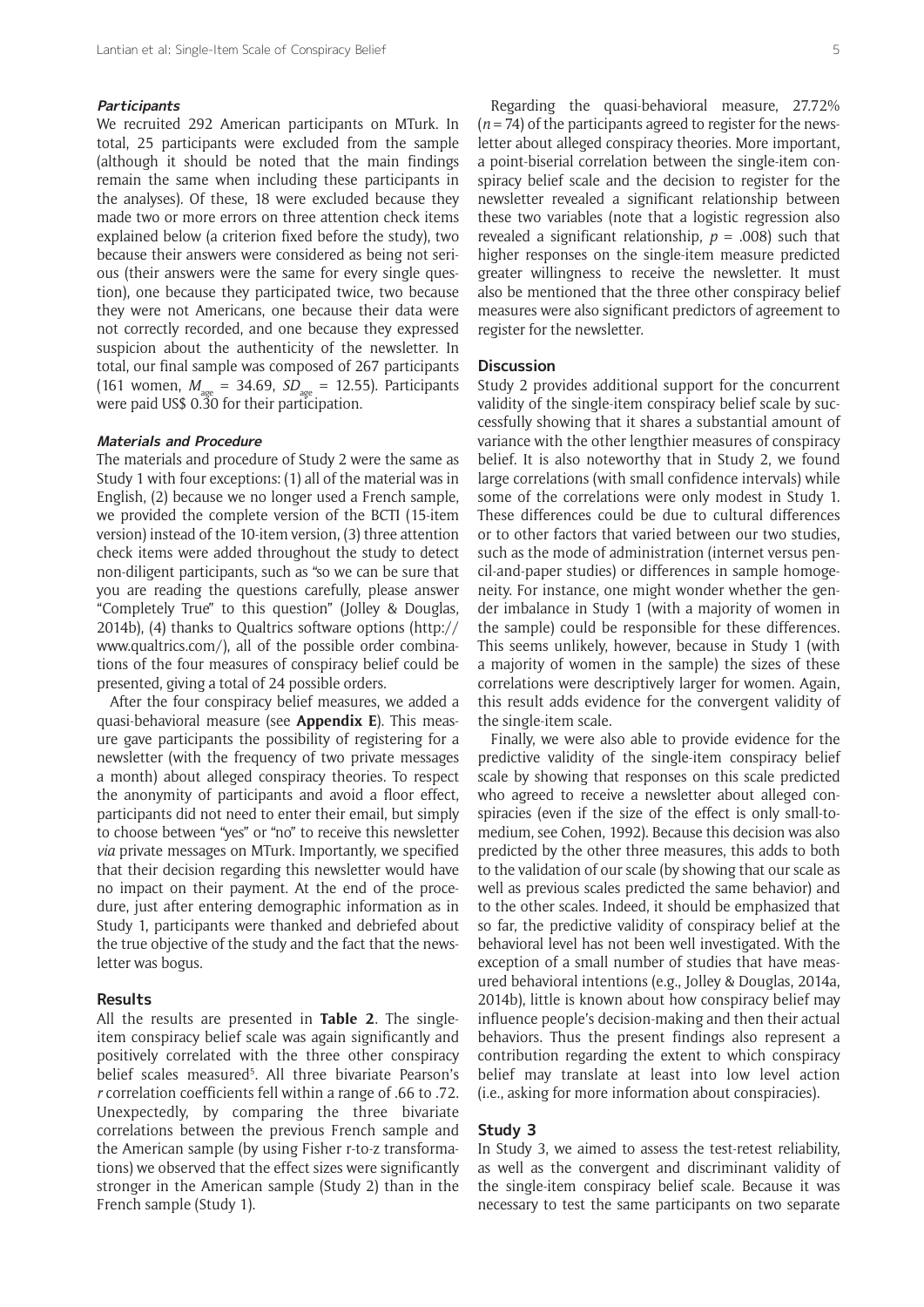|                  | 1. Single-item<br>conspiracy belief | 2. GCB <sup>1</sup>                     | 3. BCTI <sup>2</sup>                | 4. $CMQ3$                     | 5. Newsletter <sup>4</sup>              | 6. Age                  | 7. Gender <sup>5</sup> |
|------------------|-------------------------------------|-----------------------------------------|-------------------------------------|-------------------------------|-----------------------------------------|-------------------------|------------------------|
| 1.               |                                     |                                         |                                     |                               |                                         |                         |                        |
| 2.               | $72*** a (z = 3.49)$<br>[.66, .77]  |                                         |                                     |                               |                                         |                         |                        |
| 3.               | .66*** a (z = 2.55)<br>[.59, .72]   | $.83***$ a (z = 3.85)<br>[.79, .86]     |                                     |                               |                                         |                         |                        |
| 4.               | .70*** a (z = 4.20)<br>[.64, .76]   | $.75***$ a(z = 3.46)<br>[.70, .80]      | $.65***$ a (z = 3.65)<br>[.58, .72] |                               |                                         |                         |                        |
| 5.               | $.16**$<br>[.05, .28]               | $.20***$<br>[.09, .32]                  | $.17**$<br>[.05, .28]               | $.16***$<br>[.04, .27]        |                                         |                         |                        |
| 6.               | $-.04$<br>$[-.16, .08]$             | $-.14$ <sup>(*)</sup><br>$[-.26, -.02]$ | $-.08$<br>$[-.19, .04]$             | $-.06$<br>$[-.18, .06]$       | .07<br>$[-.05, .19]$                    |                         |                        |
| 7.               | $-.04$<br>$[-.16, .08]$             | $-.03$<br>$[-.15, .09]$                 | $-.00$<br>$[-.12, .12]$             | $-.11^{(†)}$<br>$[-.23, .01]$ | $-.14$ <sup>(*)</sup><br>$[-.26, -.02]$ | $-.04$<br>$[-.16, .08]$ |                        |
| М                | 5.87                                | 2.78                                    | 4.01                                | 6.96                          |                                         | 34.69                   |                        |
| SD               | 2.32                                | 0.93                                    | 1.76                                | 1.93                          |                                         | 12.55                   |                        |
| $\boldsymbol{N}$ | 267                                 | 267                                     | 267                                 | 267                           | 267                                     | 267                     | 267                    |
| $\alpha$         |                                     | .94                                     | .92                                 | .84                           |                                         |                         |                        |

**Table 2:** Bivariate Correlations (With 95% Confidence Intervals) Between all the Variables (Study 2). *Notes*:

Ü = *p* = .072. \* = *p* < .05. \*\* = *p* < .01. \*\*\* = *p* < .001.

- The symbols  $(')$  and  $(')$  mean that these effects were not predicted and do not remain significant or marginally significant when correcting the alpha level with a Bonferroni correction.
- $1$  GCB = Generic Conspiracist Beliefs scale.
- <sup>2</sup> BCTI = Belief in Conspiracy Theories Inventory.
- $3$  CMO = Conspiracy Mentality Questionnaire.
- <sup>4</sup> Newsletter is coded −0.5 for answer "no" (*n* = 193) and 0.5 for answer "yes" (*n* = 74). Values represent point-biserial correlations.
- <sup>5</sup>Gender is coded −0.5 for woman (*n* = 161) and 0.5 for man (*n* = 106). Values represent point-biserial correlations.
- <sup>a</sup> Indicates that the bivariate correlation found in Study 2 is significantly different ( $p < .05$ ) from the bivariate correlation found in Study 1. Comparisons have been made by using Fisher's r-to-z transformations (z values are indicated in brackets). To be strictly comparable, comparisons involving BCTI variable have been made by taking only the 10 items from the BCTI 10-item version  $(M = 3.91, SD = 1.85, \alpha = .89)$ .

 occasions, we went back to using a French sample (with a different sample from Study 1). To examine convergent validity, we measured paranormal belief, which is known to correlate positively with responses on existing conspiracy belief scales (Brotherton et al., 2013; Darwin, Neave, & Holmes, 2011; Lobato, Mendoza, Sims, & Chin, 2014). We also measured interpersonal trust which is known to correlate negatively with conspiracy belief (Abalakina-Paap et al., 1999; Goertzel, 1994; Wagner-Egger & Bangerter, 2007). We expected the same pattern of results using our single-item conspiracy belief scale. Regarding discriminant validity, we measured self-consciousness since there are no theoretical reasons to predict a substantial positive or negative relationship with conspiracy belief.

#### **Participants and Procedure**

We recruited 111 French psychology undergraduate students (95 female, and one respondent who did not indicate their gender), with a mean age of 21.66 (*SD =* 5.34). The study took place in two sessions separated by 14 days. Level of belief in conspiracy theories was assessed at Time 1 (*N* = 96) and re-assessed at Time 2 (*N* = 90, among which 75 had participated at both Time 1 and 2) with four additional measures detailed below. We administered these measures in a counterbalanced order (three possible orders), with the single-item conspiracy belief scale always in first position to avoid unwanted sources of variation.

#### **Materials**

To assess test-retest reliability (only) the single-item conspiracy belief scale was assessed at both Time 1 and Time 2. At Time 2, we introduced the GCB scale (Brotherton et al., 2013) to have a reliable element of comparison. The internal consistency of this scale was high ( $\alpha$  = .86).

To measure paranormal belief, we used the French version (Bouvet, Djeriouat, Goutaudier, Py, & Chabrol, 2014) of the *Revised Paranormal Belief Scale* (PBS-R, Tobacyk, 2004). The French version of this scale is composed of  $24$  items (e.g., "Black magic really exists") with a seven-point rating scale (1 = *Strongly Disagree* to 7 = *Strongly Agree*).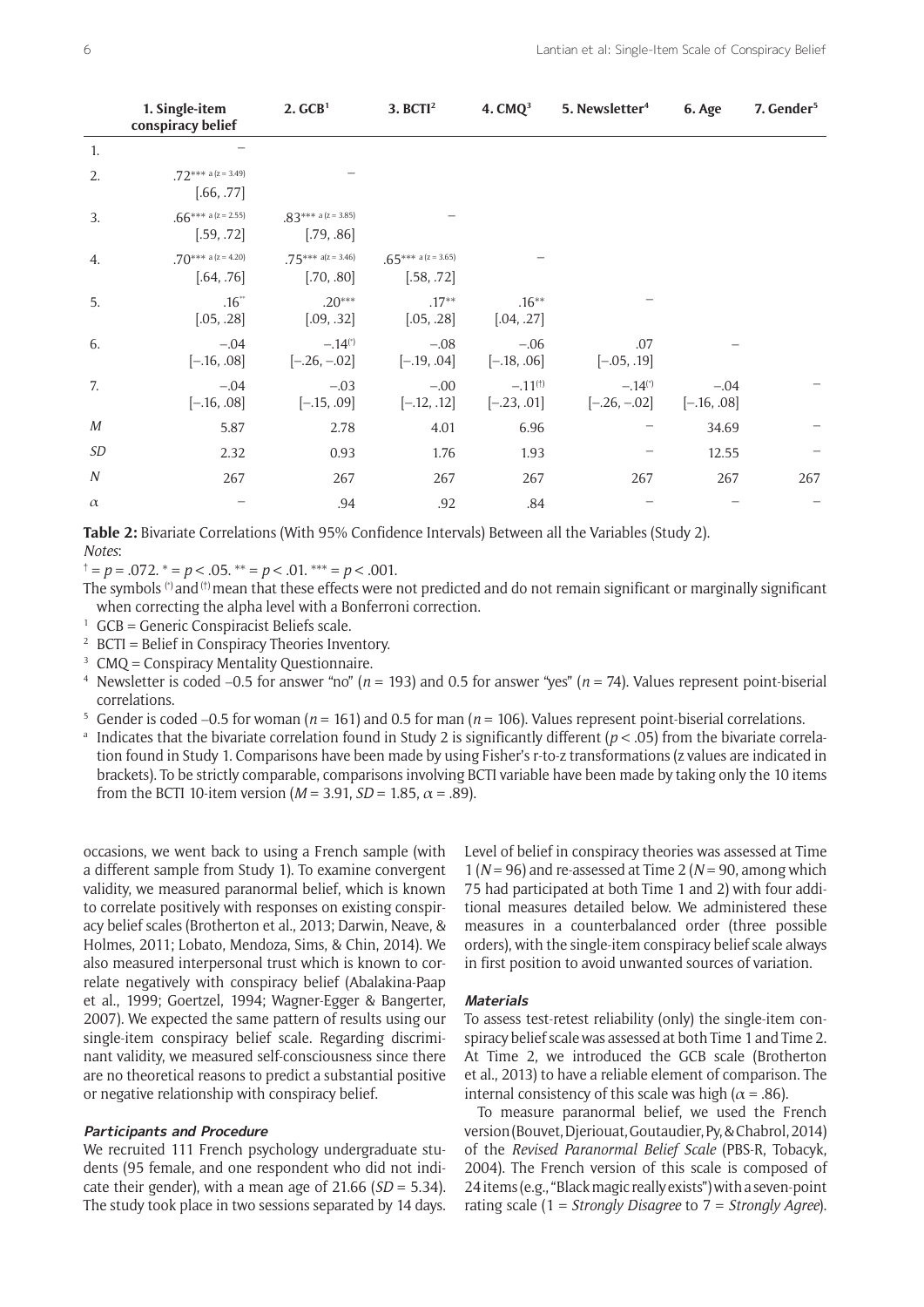This scale was originally composed of seven dimensions but as in previous investigations we chose to only use a single score, by summing all the items, to form a total paranormal belief score (Darwin et al., 2011; Tobacyk, 2004). Higher scores mean greater belief in paranormal phenomena ( $\alpha$  = .93).

We also used a French version of the four-item trust scale (Wagner-Egger & Bangerter, 2007), adapted from Goertzel (1994). For example, participants were asked to indicate on a five-point scale (1 = *Not at all*, 5 = *Very much*) to what extent they could trust their neighbors. We averaged the items to create a mean score of trust. Higher scores were indicative of higher levels of trust  $(\alpha = .74)$ .

Self-Consciousness was assessed with a French version (Pelletier & Vallerand, 1990) of the *Revised Self-Consciousness Scale* (Scheier & Carver, 1985). The scale is composed of 22 items (two items are reverse-scored) on a four-point rating scale (0 = *Not at all like me*, 1 = *A little like me*, 2 = *Somewhat like me*, 3 = *A lot like me*). The Revised Self-Consciousness Scale is subdivided into three subscales: private self-consciousness (nine summed items, e.g., "I think about myself a lot", higher score indicates higher private self-consciousness,  $\alpha$  = .66), public self-consciousness (seven summed items, e.g., "I'm usually aware of my appearance", higher score indicates higher public self-consciousness,  $\alpha$  = .79), and social anxiety (six summed items, e.g., "I get embarrassed very easily", where higher scores indicate higher social anxiety,  $\alpha = .71$ ).

To ensure that we could connect the answers given by participants at Time 1 and Time 2, each participant was asked to provide a personal code (only known by them) at the beginning of the two sessions. At the end of the study, participants reported their gender and age, and were orally debriefed and thanked. No compensation was offered for their participation.

#### **Results**

We found significant test-retest reliability of the singleitem conspiracy belief scale (*r* = .75, **Table 3**). This result indicates that the single-item conspiracy belief scale has a good stability over a period of two weeks.

In **Table 3** we present the correlations between all variables (including the single-item scale at both Time 1 and Time 2). Inspection of this table reveals that, in accordance with what could be expected based on the literature, our single-item conspiracy belief scale (both in Time 1 and Time 2) was positively associated with paranormal belief (although only marginally so at Time 1) and negatively associated with interpersonal trust. This suggests good convergent validity of this scale. Additionally, the other conspiracy belief measure (i.e., the GCB) showed the same pattern of relationships with these two variables.

Finally, the non-significant relationship between the single-item conspiracy belief scale and the three subdimensions of self-consciousness indicates good discriminant validity. Again, the other conspiracy belief measure (i.e., the GCB) showed the same pattern.

#### **Discussion**

Results of Study 3 show that the single-item conspiracy belief scale has good stability over time. Moreover, the fact that, in agreement with previous findings, this measure is positively related to paranormal belief and negatively related to interpersonal trust, suggests good convergent validity. We also provided evidence for the discriminant validity of the single-item scale by showing small and non-reliable correlations with an unrelated construct (i.e., self-consciousness). This evidence therefore suggests that the single-item conspiracy belief scale has good psychometrics properties.

#### **General Discussion**

The purpose of these three studies was to test the validity of the single-item conspiracy belief scale. Despite its brevity and the limitations inherent to all single-item scales, the three current studies provide evidence that this is a valid and reliable measure of belief in conspiracy theories. More precisely, we demonstrated concurrent validity through the substantial shared variance between this new scale and three existing scales from the conspiracy theory literature. Moreover, Study 2 not only extends the external validity of the measure by using an American sample obtained from the Internet, but also revealed the predictive validity of the scale. We showed that this single-item conspiracy belief scale could predict a subsequent decision (having consequences outside the context of the study) regarding the registration for a bi-monthly newsletter about alleged conspiracy theories.

Study 3 provides further support for the scale by demonstrating that it has good stability over time. In line with good convergent and discriminant validities, this study showed that responses to the single-item scale were associated (or not associated) with measures of personality variables known to be related (or not related) to conspiracy belief. By showing that belief in conspiracy theories is positively associated with paranormal belief and negatively associated with trust, we made a contribution to the cumulative knowledge about the personality characteristics of people who display conspiracist thought.

Further information regarding the psychometric properties of the scale is obtained by collapsing all the data from the three studies ( $N = 514$ , taking only the T1 measure of Study 3, *M* = 6.04, 95% CI [5.85, 6.22],  $SD = 2.19$ , *Mdn* = 6, mode = 7, min = 1, max = 9). We can observe that this unimodal distribution is approximately symmetric (skew =  $-0.51$ ), although slightly negatively skewed. This trend can be additionally highlighted by the value of the mode and the fact that the confidence interval of the mean did not include the middle point of the scale (i.e., 5).

Another important contribution of our work is to provide French versions of three popular conspiracy belief scales: the *Generic Conspiracist Beliefs scale* (Brotherton et al., 2013)*,* the *Conspiracy Mentality Questionnaire* (Bruder et al., 2013)*,* and the *Belief in Conspiracy Theories Inventory* (Swami et al., 2010)*.* As for the GCB, we included our French version of this scale in our two French studies (i.e., Studies 1 and 3). By doing so, our studies provide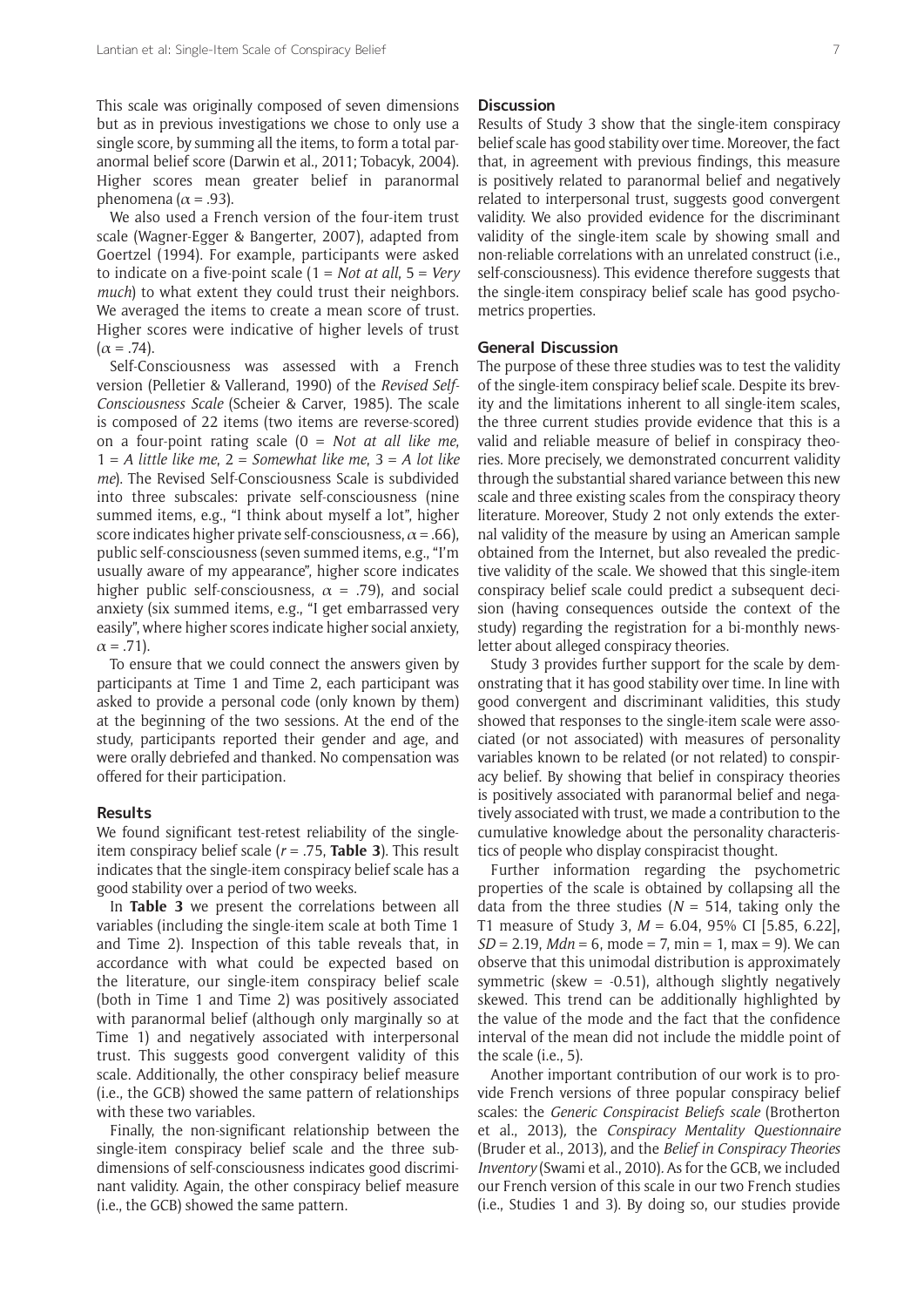|                            | 1. Single-item conspiracy<br>belief T1  | 2. Single-item<br>conspiracy belief T2 | 3. GCB <sup>1</sup>         | 4. PBS- $R^2$           | 5. Trust                | 6. Private self-<br>consciousness | 7. Public self-<br>consciousness        | 8. Social<br>anxiety    | 9. Gender <sup>3</sup> | <b>10. Age</b> |
|----------------------------|-----------------------------------------|----------------------------------------|-----------------------------|-------------------------|-------------------------|-----------------------------------|-----------------------------------------|-------------------------|------------------------|----------------|
| 1.                         |                                         |                                        |                             |                         |                         |                                   |                                         |                         |                        |                |
| 2.                         | $.75***$<br>[.63, .84]                  |                                        |                             |                         |                         |                                   |                                         |                         |                        |                |
| 3.                         | $.50***$<br>[.31, .65]                  | $.54***$<br>[.38, .68]                 |                             |                         |                         |                                   |                                         |                         |                        |                |
| 4.                         | $.22^{+}$<br>$[-.01, .43]$              | $.27*$<br>[.06, .45]                   | $36***$<br>[.16, .53]       |                         |                         |                                   |                                         |                         |                        |                |
| 5.                         | $-.27$ <sup>*</sup><br>$[-.47, -.05]$   | $-.22$ <sup>*</sup><br>$[-.41, -.02]$  | $-.43***$<br>$[-.58, -.24]$ | $-.08$<br>$[-.29, .13]$ |                         |                                   |                                         |                         |                        |                |
| 6.                         | $-.10$<br>$[-.33, .13]$                 | .01<br>$[-.20, .21]$ <sup>4</sup>      | $-.10$<br>$[-.31, .11]$     | .02<br>$[-.19, .24]$    | .04<br>$[-.17, .24]$    |                                   |                                         |                         |                        |                |
| 7.                         | $-.10$<br>$[-.32, .14]$                 | .03<br>$[-.18, .24]$                   | $-.05$<br>$[-.26, .16]$     | $-.03$<br>$[-.24, .19]$ | .09<br>$[-.12, .29]$    | $.25^{(*)}$<br>[.05, .44]         |                                         |                         |                        |                |
| 8.                         | $-.01$<br>$[-.23, .22]$                 | .14<br>$[-.07, .34]$                   | $-.08$<br>$[-.28, .13]$     | .05<br>$[-.17, .26]$    | $-.10$<br>$[-.30, .11]$ | .15<br>$[-.06, .35]$              | .16<br>$[-.05, .36]$                    |                         |                        |                |
| 9.                         | $-.22$ <sup>(*)</sup><br>$[-.40, -.02]$ | $-.00$<br>$[-.21, .21]$                | $-.02$<br>$[-.23, .19]$     | .14<br>$[-.07, .35]$    | .07<br>$[-.14, .28]$    | $.22^{(*)}$<br>[.01, .41]         | .17<br>$[-.04, .37]$                    | $-.01$<br>$[-.21, .20]$ |                        |                |
| 10.                        | $-.04$<br>$[-.24, .16]$                 | $.25^{(*)}$<br>[.05, .44]              | $-.02$<br>$[-.23, .19]$     | .04<br>$[-.18, .25]$    | $.08$<br>$[-.13, .28]$  | $-.13$<br>$[-.33, .08]$           | $-.22$ <sup>(*)</sup><br>$[-.41, -.02]$ | $-.04$<br>$[-.24, .17]$ | .06<br>$[-.13, .24]$   |                |
| М                          | 6.04                                    | 6.09                                   | 2.88                        | 60.794                  | 2.78                    | 17.664                            | 13.914                                  | 10.664                  | $\qquad \qquad -$      | 21.66          |
| $\ensuremath{\mathit{SD}}$ | 2.02                                    | 1.57                                   | 0.64                        | 25.18                   | 0.74                    | 3.84                              | 3.71                                    | 3.69                    |                        | 5.34           |
| ${\cal N}$                 | 96                                      | $90\,$                                 | 90                          | 865                     | $90\,$                  | $89^{\scriptscriptstyle{5}}$      | 895                                     | 90                      | 110                    | 110            |

**Table 3:** Bivariate Correlations (With 95% Confidence Intervals) Between all the Variables (Study 3).

*Notes:*

 $\psi^{\dagger} = p = .064. \psi^* = p < .05. \psi^* = p < .01. \psi^* = p < .001.$ 

The symbol  $(1)$  means that these effects were not predicted and do not remain significant when correcting the alpha level with a Bonferroni correction.

 $1$  GCB = Generic Conspiracist Beliefs scale.

<sup>2</sup> PBS-R = Revised Paranormal Belief Scale.

3 Gender is coded −0.5 for woman (*n* = 95) and 0.5 for man (*n* = 15). Values represent point-biserial correlations.

4 These values do not indicate mean but the sum.

<sup>5</sup> Variation in sample size is due to missing values.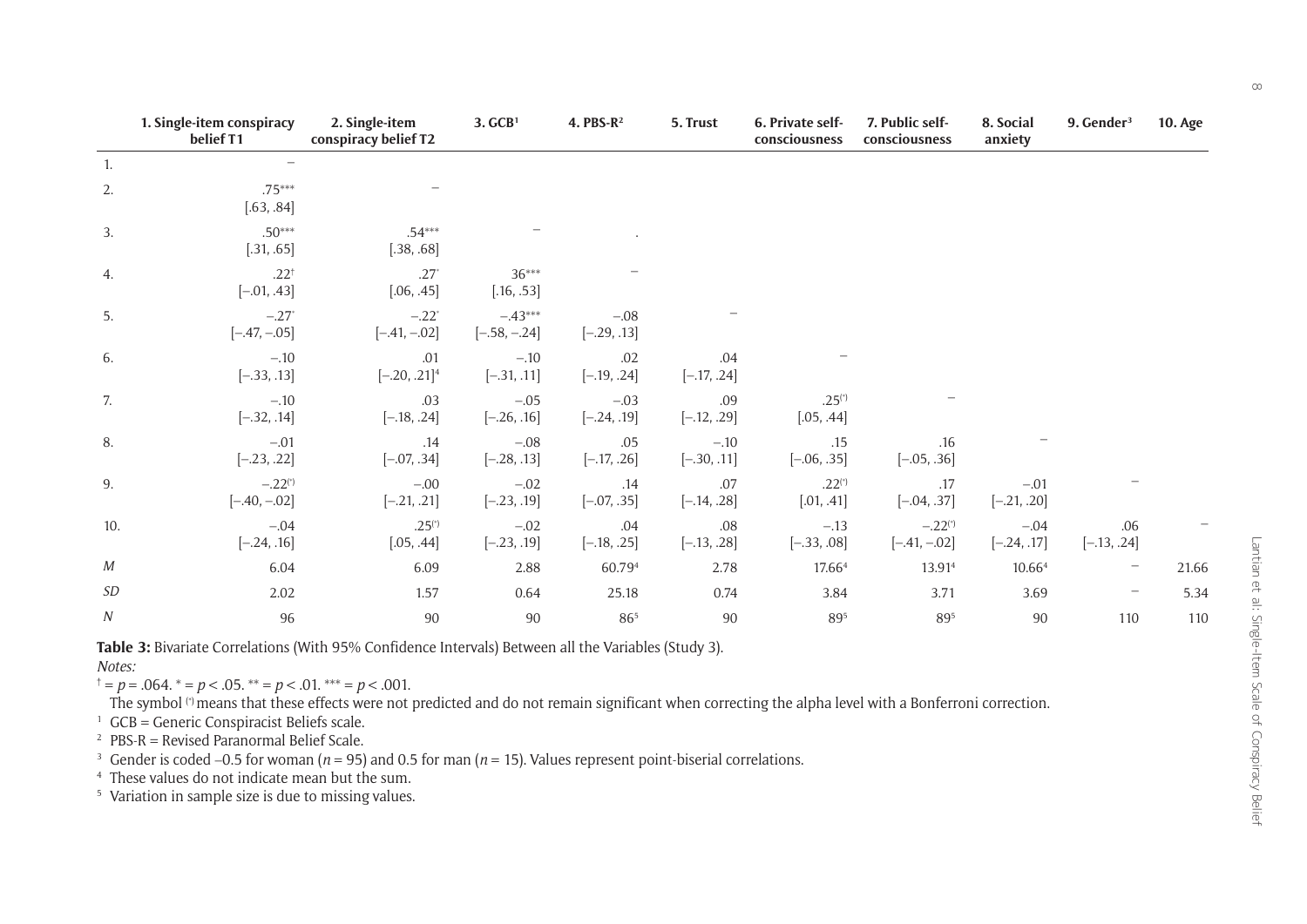data showing that our French version of the GCB has good predictive, convergent, and discriminant validities. As for the CMQ, our French version was included in Study 1 and its results provide data showing a good predictive validity. The same conclusion applies for our French version of the BCTI, but it worth recalling that this French version includes 10 items instead of 15 as in the original version (we did so because 5 items were less relevant in the French context). In addition, these scales had good reliability. Finally, we need to mention that since the primary role of our work was not to fully validate these scales, we did not study the multidimensional structure of the two longest scales. We limited our investigation to the way these two scales are often used, namely as global measures of belief in conspiracy theories.

Of course, the single-item conspiracy belief scale is not immune to criticisms. One could first argue that although it is a single-item scale, instructions are quite long and that in terms of the number of words, the overall scale might be almost as long as say a 5-item measure. We would argue that the instructions given prior to the rating scale might be necessary to narrow the focus of the measure to belief in conspiracy theories and nothing else. Of course one could test whether the presence or the absence (or a shorter version) of the instructions produces any meaningful difference in the answers, but the challenge would be to ensure that the instructions are still easily understood. Importantly, we would also argue that reading instructions cannot be directly compared with thinking about and answering each item. To test this reasoning, we conducted an additional short study. In this study, we asked 37 American MTurkers to complete the single-item conspiracy belief scale and the 5-item *Conspiracy Mentality Questionnaire* (CMQ; Bruder et al., 2013) in a counterbalanced order. Importantly, we recorded the time it took to complete each scale. These data show that participants were significantly faster in answering the single-item conspiracy belief scale (*M* = 23.13 s, *SD* = 12.02) than they were to answer the 5-item CMQ (*M* = 36.48 s, *SD* = 24.01), *t*(36) = 4.20,  $p < .001$ ,  $\eta^2 = .33$ .

Another limitation of our studies could be that we applied our scale to only two countries (i.e., France and the United States). The validity of the scale in other countries should be systematically investigated in future studies. In the same vein, the unbalanced samples with a majority of women (especially in Studies 1 and 3), as well as their specificity (i.e., students and MTurkers) could limit the generalizability of our findings. Also, we recognize that this instrument is not adjusted for research intended to explore the potential multidimensionality of conspiracy belief. Nevertheless, until now, even when assumed multidimensional conspiracy belief scales were used, only the unidimensional aspect of conspiracy belief was considered (Brotherton & Eser, 2015; Brotherton & French, 2014;

Brotherton & French, 2015). Finally, one might wonder whether the single-item conspiracy scale measure only a sub-dimension of conspiracy beliefs (e.g., governmental conspiracy theories). The fact that the single-item conspiracy belief scale correlates significantly with all the conspiracy belief subscales, in Studies 1 and 2, shows that it is not the case.

In conclusion, we have shown that the single-item conspiracy belief scale described in this research satisfies reliability and validity requirements and can therefore be used as a reliable and valid measure of the extent to which a person endorses conspiratorial explanations. Since the instrument is easy to administer, with minimum time burden to researchers and participants, we recommend its use particularly when time is constrained, in large-scale surveys where the number of questions is limited, or in exploratory research.

#### **Data availability**

All raw data and statistical scripts corresponding to all of the results presented in this paper are available at Lantian, Muller, Nurra, and Douglas (2015).

#### **Competing Interests**

The authors declare that they have no competing interests.

#### **Acknowledgement**

We thank David Cross for his help in translating the scales and the Marguerite research group for their helpful comments. This research was funded by the French Ministry of Research and Education, and the University Institute of France. This work was conducted during Anthony Lantian's doctoral dissertation under the supervision of Dominique Muller and Cécile Nurra.

#### **Appendix A**

Instructions and response formats of the single-item conspiracy belief scale.

#### **French version**

Différents évènements politiques ou sociaux importants (comme par exemple les attentats du 11 Septembre 2001, la mort de Lady Diana, l'assassinat de JFK) font l'objet de discussions. Il est suggéré que la « version officielle » de ces évènements serait une tentative de dissimulation de la vérité au grand public. Cette « version officielle » masquerait le fait que ces évènements aient été planifiés à l'avance et secrètement préparés par une alliance cachée d'individus ou d'organisations puissantes (comme par exemple les services secrets ou un gouvernement) ayant des intentions malveillantes. Et vous, quíen pensez-vous ?

Pour répondre, vous devez indiquer (en cochant la case appropriée) dans quelle mesure la phrase ci-dessous correspond à ce que vous pensez :

|                                                       | Complètement faux Complètement vrai |  |  |                   |  |  |  |  |
|-------------------------------------------------------|-------------------------------------|--|--|-------------------|--|--|--|--|
|                                                       |                                     |  |  | 1 2 3 4 5 6 7 8 9 |  |  |  |  |
| donnée par les autorités cache très souvent la vérité |                                     |  |  |                   |  |  |  |  |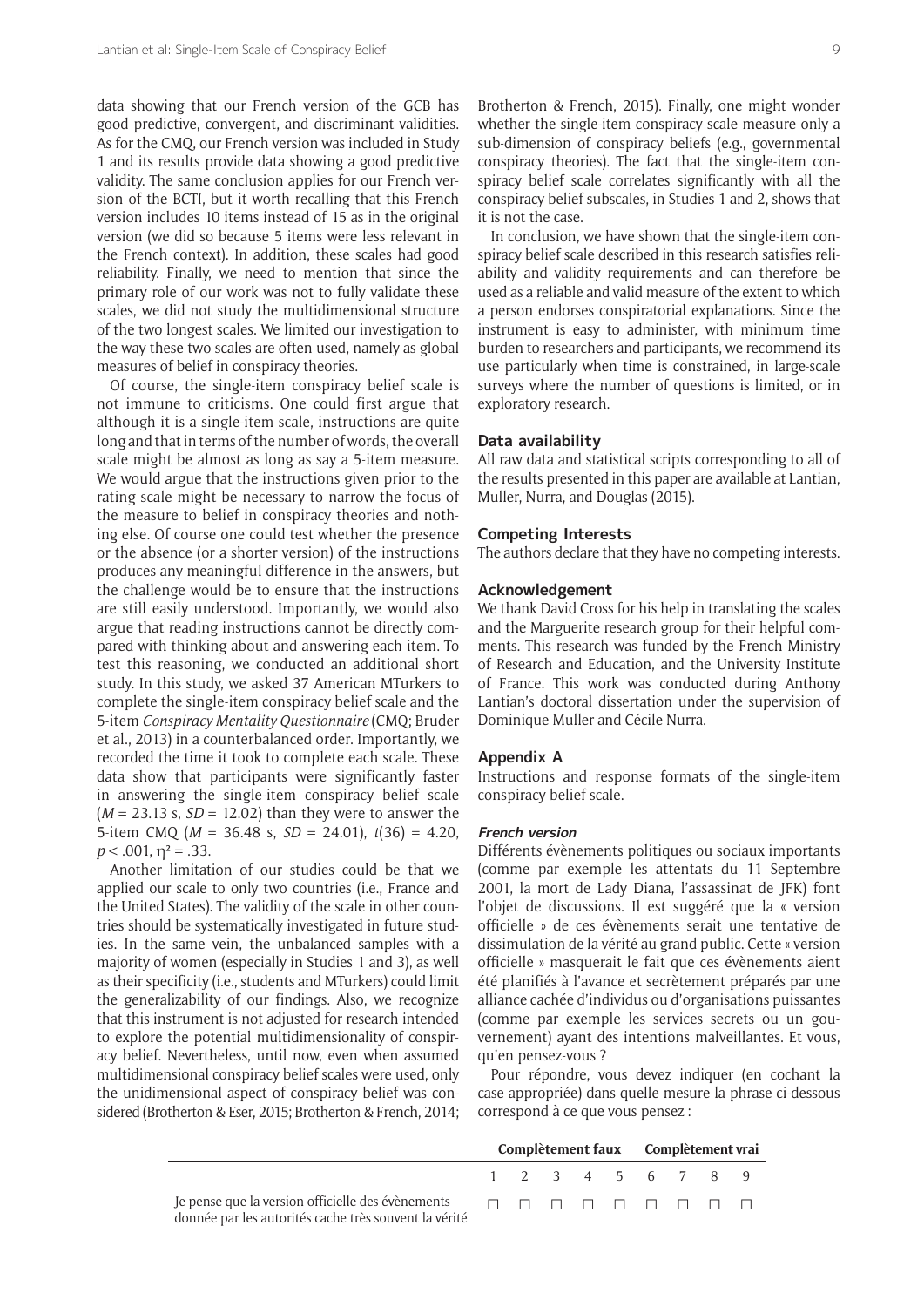#### **English version**

Some political and social events are debated (for example 09/11 attacks, the death of Lady Diana, the assassination of John F. Kennedy). It is suggested that the "official version" of these events could be an attempt to hide the truth to the public. This "official version" could mask the fact that these events have been planned and secretly prepared by a covert alliance of powerful individuals or organizations (for example secret services or government). What do you think?

To answer, please indicate to what extent the sentence below represents how you think about this:

**Completely false Completely true**

|                                               |  |  |  | 1 2 3 4 5 6 7 8 9 |  |
|-----------------------------------------------|--|--|--|-------------------|--|
| by the authorities very often hides the truth |  |  |  |                   |  |

#### **Appendix B**

French version of the *Generic Conspiracist Beliefs* scale (Brotherton, French, & Pickering, 2013).

Il est souvent question de savoir si oui ou non le grand public a accès à toute la vérité concernant diverses questions importantes. Cette brève étude a été conçue pour évaluer vos croyances sur certaines de ces questions. Veuillez indiquer sur l'échelle suivante, s'il vous plait, dans quelle mesure vous croyez que chaque déclaration est susceptible d'être vraie en fonction de l'échelle suivante : *certainement pas vraie*, *probablement pas vraie*, *indÈcis*, *probablement vraie*, *certainement vraie*.

- 1. L'État est impliqué dans le meurtre de citoyens innocents et/ou de personnalités célèbres, et le garde secret.
- 2. Le pouvoir détenu par les chefs d'État est secondaire comparé à celui de petits groupes inconnus qui contrôlent réellement la politique mondiale.
- 3. Des organisations secrètes communiquent avec les extraterrestres, mais cachent ce fait au grand public.
- 4. La propagation de certains virus et/ou maladies est le résultat d'actions délibérées et dissimulées de certaines organisations.
- 5. Des groupes de scientifiques manipulent, fabriquent ou suppriment des preuves pour tromper le grand public.
- 6. L'État permet et commet des actes de terrorisme sur son propre sol, camouflant son implication.
- 7. Un petit groupe secret de personnes est responsable de toutes les principales décisions qui sont prises dans le monde, comme entrer en guerre.
- 8. Des preuves de contacts extraterrestres sont dissimulées au grand public.
- 9. Des technologies permettant le contrôle de la pensée sont utilisées sur les gens à leur insu.
- 10. De nouvelles technologies de pointe qui pourraient nuire à l'industrie actuelle sont gardées secrètes.
- 11. L'État utilise des personnes comme boucs émissaires pour cacher son implication dans des activités criminelles.
- 12. Certains évènements importants ont été le résultat de l'activité de petits groupes qui manipulent secrètement les évènements mondiaux
- 13. Certaines observations et rumeurs concernant les OVNIs ont été planifiées ou organisées pour détourner

l'attention du grand public de véritables contacts extraterrestres.

- 14. Des expériences impliquant de nouvelles drogues ou technologies sont régulièrement menées sur le grand public à son insu ou sans son consentement.
- 15. Beaucoup d'informations importantes sont délibérément dissimulées au public pour préserver des intérêts personnels.

#### **Appendix C**

French version of the *Belief in Conspiracy Theories Inventory* (Swami, Chamorro-Premuzic, & Furnham, 2010).

De nombreuses discussions ont eu lieu concernant différents évènements historiques. Ces discussions suggèrent que la « version officielle » de ces évènements serait une tentative de dissimulation de la vérité au grand public. Ci-dessous, voici une liste d'évènements pour lesquels la version officielle a été contestée. Pour chacun de ces évènements, nous aimerions que vous indiquiez dans quelle mesure vous croyez que la version proposée des évènements (version non-officielle) est vraie ou fausse en cochant la case correspondant au numéro approprié.

- 1. Un groupe puissant et secret connu sous le nom du Nouvel Ordre Mondial, projette de diriger le monde à travers la mise en place d'un gouvernement autonome mondial qui viendrait remplacer le gouvernement souverain.
- 2. Les services américains ont intentionnellement créé l'épidémie du SIDA et l'ont administré aux Noirs et aux homosexuels dans les années 70.
- 3. L'assassinat de Martin Luther King est le résultat d'une conspiration organisée par les services gouvernementaux américains comme la CIA et le FBI.
- 4. Líatterrissage díApollo sur la lune ne síest jamais passé et a été monté dans un studio de film à Hollywood.
- 5. La Zone 51 dans le Nevada, aux États-Unis, est une base militaire secrète qui abrite des vaisseaux extraterrestres cachés et/ou des corps d'extraterrestres.
- 6. Le gouvernement des États-Unis a laissé faire les attaques du 11 Septembre de façon à avoir une excuse pour réaliser leurs objectifs à l'étranger (par exemple les guerres en Afghanistan et en Irak) et nationaux (par exemple l'attaque des libertés civiles) qui ont été déterminés avant les attaques.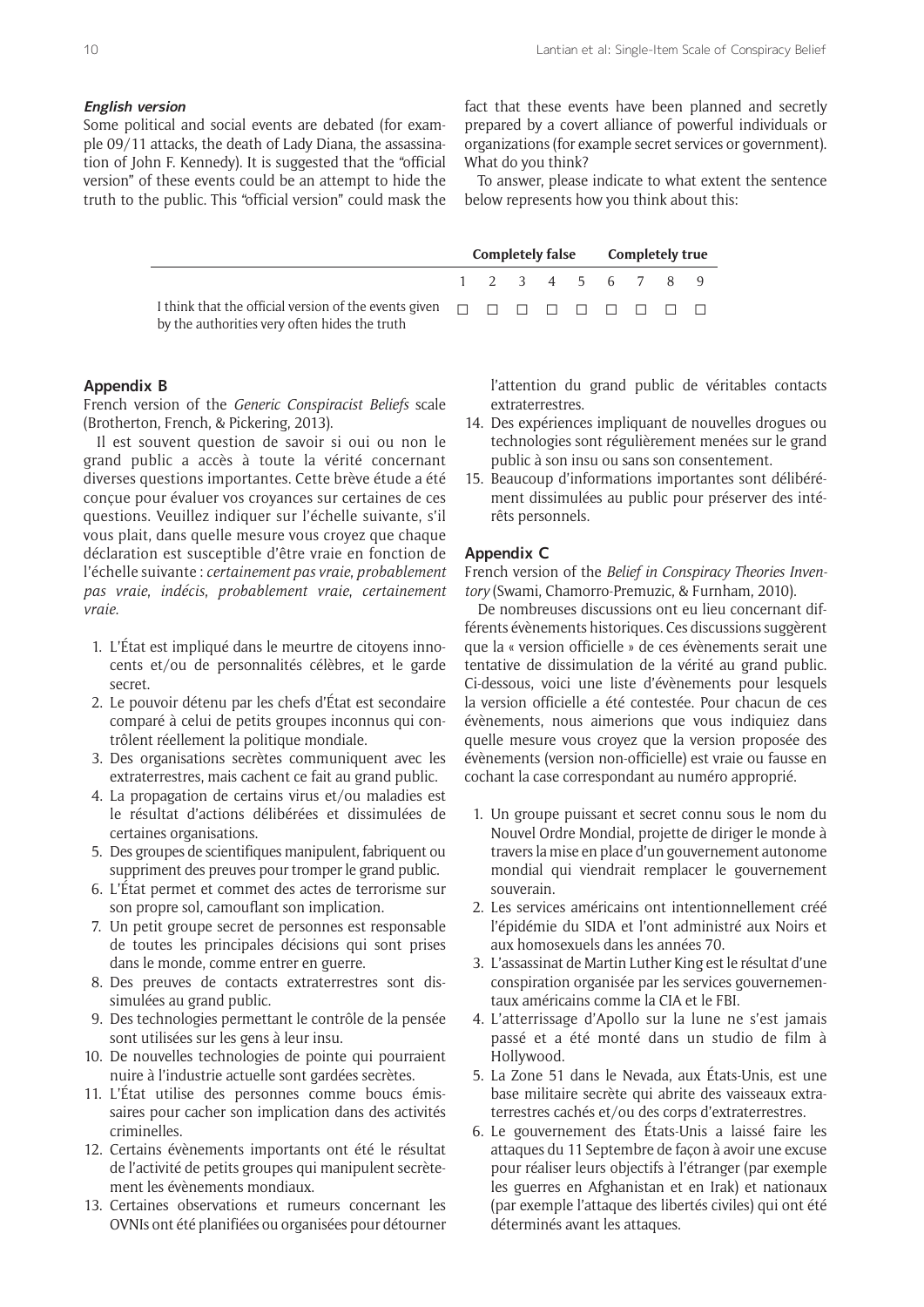- 7. L'assassinat de John F. Kennedy n'a pas été commis par un tireur isolé, Lee Harvey Oswald, mais par une conspiration organisée pour tuer le Président.
- 8. En Juillet 1947, les forces militaires des États-Unis ont récupéré les débris d'un vaisseau extraterrestre à Roswell, au Nouveau Mexique. Ils ont ensuite caché cet évènement.
- 9. La mort de la princesse Diana n'était pas un accident, mais plutôt un assassinat organisé par des membres de la famille royale britannique qui ne l'aimait pas.
- 10. Des groupes d'intérêts suppriment, ou ont par le passé supprimé, des technologies qui pourraient produire de l'énergie à coût réduit ou à émission polluante réduite.

#### **Appendix D**

French version of the *Conspiracy Mentality Questionnaire* (Bruder, Haffke, Neave, Nouripanah, & Imhoff, 2013)

Pour chacune de ces affirmations ci-dessous, veuillez cocher la case correspondant au chiffre approprié pour indiquer, selon vous, dans quelle mesure vous pensez que ces affirmations sont vraies. Il n'y a pas de réponse objectivement vraie ou fausse, nous sommes intéressés par vos opinions personnelles.

Je pense que :

... beaucoup de choses très importantes se produisent dans le monde dont le grand public n'est pas informé.

... les politiciens ne nous disent généralement pas ce qui motive réellement leurs décisions.

... les agences gouvernementales surveillent étroitement les citoyens.

. . . des ÈvÈnements qui, en apparence, ne semblent pas avoir de lien sont souvent le résultat d'activités secrètes

... il existe des organisations secrètes qui influencent considérablement les décisions politiques.

#### **Appendix E**

Instructions and response formats of the quasibehavioral measure of registration to the conspiracy newsletter.

If you wish to receive more information about the truth concerning different events and facts (deliberately hidden by the authorities) please select "I am interested in receiving this newsletter". You will receive approximately two private messages a month ("newsletter about controversial events") via private message in your Mturk account. If you are not interested, please simply select "I am not interested in receiving this newsletterî. Of course, your answer will have no impact on your payment.

I am not interested in receiving this newsletter I am interested in receiving this newsletter

 $\circ$   $\circ$ 

#### **Notes**

- <sup>1</sup> All raw data and statistical scripts corresponding to all of the results presented in this paper are available at [https://osf.io/k6zxr/.](https://osf.io/k6zxr/)
- <sup>2</sup> The four orders were: (1) CMQ/GCB/BCTI-10/singleitem  $(n = 37)$ , (2) GCB/CMQ/single-item/BCTI-10 (*n* = 39), (3) BCTI-10/single-item/GCB/CMQ (*n* = 38), (4) single-item/BCTI-10/CMQ /GCB (*n* = 38).
- <sup>3</sup> The GCB scale could also be subdivided into five dimensions (Brotherton et al., 2013). Based on the initial structure of the scale, we computed the five dimensions of the GCB: government malfeasance (GM,  $n = 152$ ,  $M = 2.86$ ,  $SD = 0.93$ ,  $\alpha = .67$ ), extraterrestrial cover-up (ET,  $n = 151$ ,  $M = 1.78$ ,  $SD = 0.92$ ,  $\alpha = .86$ ), malevolent global conspiracies (MG, *n* = 152, *M* = 3.05,  $SD = 0.91$ ,  $\alpha = .74$ ), personal well-being (PW,  $n = 152$ ,  $M = 2.51$ ,  $SD = 0.87$ ,  $\alpha = .59$ ), and control of information (CI,  $n = 152$ ,  $M = 3.88$ ,  $SD = 0.73$ ,  $\alpha = .54$ ). The following results present the bivariate correlation coefficient (*r*) between the single-item conspiracy belief scale and each of the GCB's five dimensions in Study 1: singleitem/GM = .49, 95% CI [.35, .60], *p* < .001; singleitem/ET = .21, [.05, .36], *p* = .01; single-item/MG = .33 [.18, .46], *p* < .001; single-item/PW = .43, [.29, .55], *p* < .001; single-item/CI = .40 [.26, .53], *p* < .001.
- <sup>4</sup>We retained the item numbers 1-4-5-6-7-8-9-10-11-14 from the BCTI scale, to form the BCTI-10.

 5 Based on the initial structure of the scale, we computed the five dimensions of the GCB: GM  $(n = 267)$ .  $M = 2.90$ ,  $SD = 1.12$ ,  $\alpha = .85$ ), ET ( $n = 267$ ,  $M = 2.27$ ,  $SD = 1.19$ ,  $\alpha = .89$ ), MG ( $n = 267$ ,  $M = 2.68$ ,  $SD = 1.18$ ,  $\alpha = .89$ ), PW ( $n = 267$ ,  $M = 2.59$ ,  $SD = 1.06$ ,  $\alpha = .80$ ), and CI ( $n = 267$ ,  $M = 3.46$ ,  $SD = 0.92$ ,  $\alpha = .66$ ). The following results present the bivariate correlation coefficient (*r*) between the single-item conspiracy belief scale and each of the GCB's five dimensions in Study 2: single-item/GM = .70, 95% CI [.63, .76], *p* < .001; single-item/ET = .55, [.46, .63], *p* < .001; single-item/ MG = .65 [.57, .71], *p* < .001; single-item/PW = .59, [.51, .67], *p* < .001; single-item/CI = .54 [.45, .62], *p* < .001.

#### **References**

- **Abalakina-Paap, M., Stephan, W. G., Craig, T.,** & **Gregory, W. L.** (1999). Beliefs in conspiracies. *Political Psychology, 20, 637-647. DOI: [http://](http://dx.doi.org/10.1111/0162-895X.00160)* [dx.doi.org/10.1111/0162-895X.00160](http://dx.doi.org/10.1111/0162-895X.00160)
- **Berinsky, A. J., Huber, G. A.,** & **Lenz, G. S.** (2012). Evaluating online labor markets for experimental research: Amazon. com's Mechanical Turk. *Political Analysis, 20*, 351-368. DOI: <http://dx.doi.org/10.1093/pan/mpr057>
- **Bouvet, R., Djeriouat, H., Goutaudier, N., Py, J.,** & **Chabrol, H.** (2014). Validation française de la Revised Paranormal Belief Scale. [French validation of the Revised Paranormal Belief Scale]. *L'Encéphale, 40*,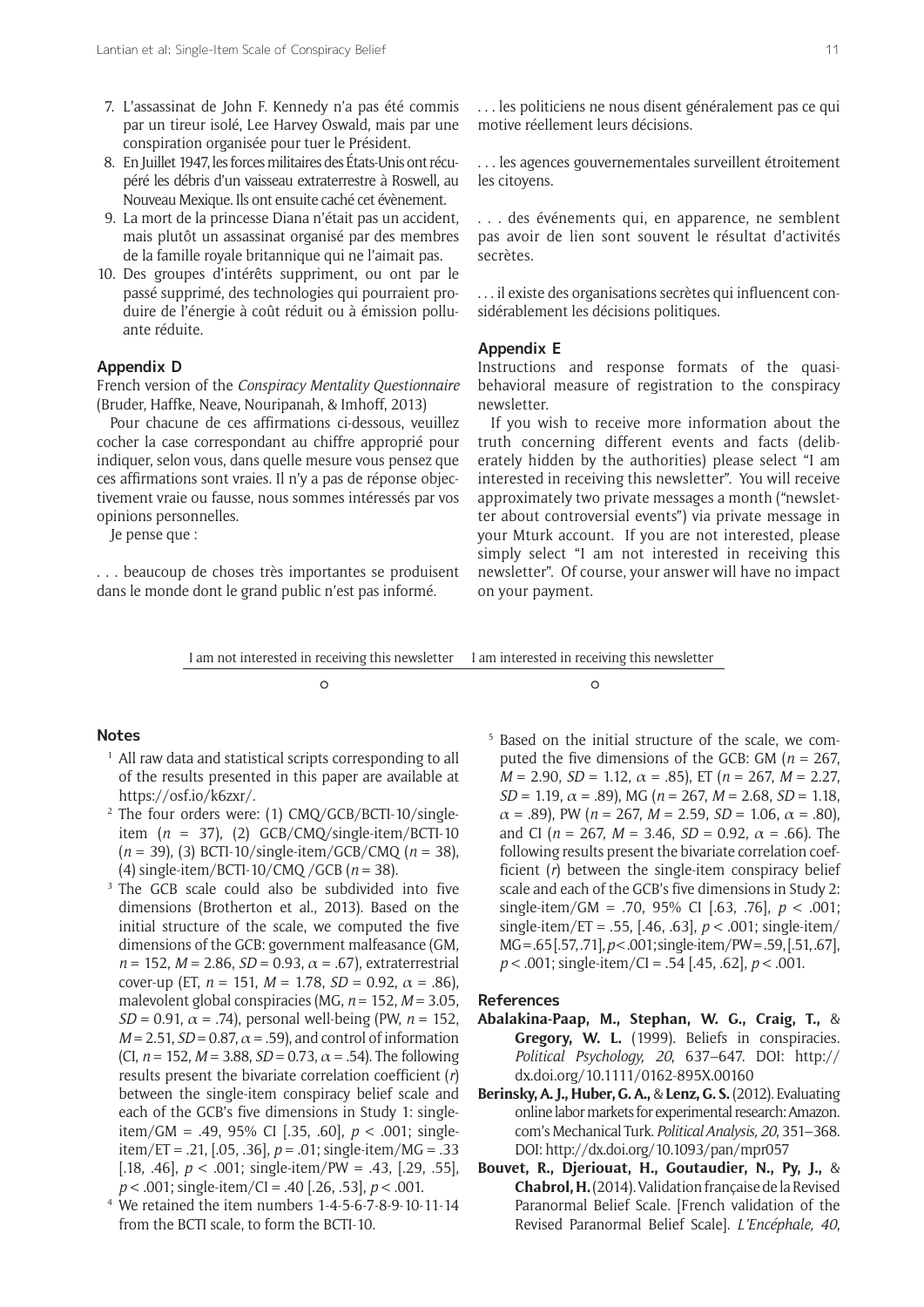308ñ314*.* DOI: [http://dx.doi.org/10.1016/](http://dx.doi.org/10.1016/j.encep.2014.01.004) [j.encep.2014.01.004](http://dx.doi.org/10.1016/j.encep.2014.01.004)

- **Brotherton, R.,** & **Eser, S.** (2015). Bored to fears: Boredom proneness, paranoia, and conspiracy theories. *Personality and Individual Differences, 80, 1-5. DOI:* <http://dx.doi.org/10.1016/j.paid.2015.02.011>
- **Brotherton, R.,** & **French, C. C.** (2014). Belief in conspiracy theories and susceptibility to the conjunction fallacy. *Applied Cognitive Psychology, 28, 238-248.* DOI: <http://dx.doi.org/10.1002/acp.2995>
- **Brotherton, R.,** & **French, C. C.** (2015). Intention seekers: Conspiracist ideation and biased attributions of intentionality. *PLoS ONE, 10*, e0124125. DOI: [http://](http://dx.doi.org/10.1371/journal.pone.0124125) [dx.doi.org/10.1371/journal.pone.0124125](http://dx.doi.org/10.1371/journal.pone.0124125)
- **Brotherton, R., French, C. C.,** & **Pickering, A. D.** (2013). Measuring belief in conspiracy theories: The Generic Conspiracist Beliefs Scale. *Frontiers in Psychology, 4*, 279. DOI: [http://dx.doi.org/10.3389/](http://dx.doi.org/10.3389/fpsyg.2013.00279) [fpsyg.2013.00279](http://dx.doi.org/10.3389/fpsyg.2013.00279)
- **Bruder, M., Haffke, P., Neave, N., Nouripanah, N.,** & **Imhoff, R.** (2013). Measuring individual differences in generic beliefs in conspiracy theories across cultures: Conspiracy Mentality Questionnaire. *Frontiers in Psychology, 4*, 225. DOI: [http://dx.doi.](http://dx.doi.org/10.3389/fpsyg.2013.00225) [org/10.3389/fpsyg.2013.00225](http://dx.doi.org/10.3389/fpsyg.2013.00225)
- **Buhrmester, M., Kwang, T.,** & **Gosling, S. D.** (2011). Amazon's Mechanical Turk: A new source of inexpensive, yet high-quality, data? *Perspectives on*  Psychological Science, 6, 3-5. DOI: [http://dx.doi.](http://dx.doi.org/10.1177/1745691610393980) [org/10.1177/1745691610393980](http://dx.doi.org/10.1177/1745691610393980)
- **Cohen, J.** (1992). A power primer. *Psychological Bulletin,* 112, 155-159. DOI: [http://dx.doi.org/10.1037/](http://dx.doi.org/10.1037/0033-2909.112.1.155) [0033-2909.112.1.155](http://dx.doi.org/10.1037/0033-2909.112.1.155)
- **Dagnall, N., Drinkwater, K., Parker, A., Denovan, A.,** & **Parton, M.** (2015). Conspiracy theory and cognitive style: A worldview. *Frontiers in Psychology, 6*, 206. DOI: <http://dx.doi.org/10.3389/fpsyg.2015.00206>
- **Darwin, H., Neave, N.,** & **Holmes, J.** (2011). Belief in conspiracy theories. The role of paranormal belief, paranoid ideation and schizotypy. *Personality and Individual Differences, 50, 1289-1293. DOI: [http://](http://dx.doi.org/10.1016/j.paid.2011.02.027)* [dx.doi.org/10.1016/j.paid.2011.02.027](http://dx.doi.org/10.1016/j.paid.2011.02.027)
- **Davey, H. M., Barratt, A. L., Butow, P. N.,** & **Deeks, J. J.** (2007). A one-item question with a Likert or Visual Analog Scale adequately measured current anxiety. *Journal of Clinical Epidemiology, 60, 356-360, DOI:* <http://dx.doi.org/10.1016/j.jclinepi.2006.07.015>
- **Douglas, K. M.,** & **Sutton, R. M.** (2008). The hidden impact of conspiracy theories: Perceived and actual influence of theories surrounding the death of Princess Diana. *The Journal of Social Psychology,* 148, 210-222. DOI: [http://dx.doi.org/10.3200/](http://dx.doi.org/10.3200/SOCP.148.2.210-222) [SOCP.148.2.210-222](http://dx.doi.org/10.3200/SOCP.148.2.210-222)
- **Douglas, K. M.,** & **Sutton, R. M.** (2011). Does it take one to know one? Endorsement of conspiracy theories is influenced by personal willingness to conspire. *British Journal of Social Psychology,50*, 544ñ552. DOI: [http://](http://dx.doi.org/10.1111/j.2044-8309.2010.02018.x) [dx.doi.org/10.1111/j.2044-8309.2010.02018.x](http://dx.doi.org/10.1111/j.2044-8309.2010.02018.x)
- **Edwards, P., Roberts, I., Sandercock, P.,** & **Frost, C.** (2004). Follow-up by mail in clinical trials. Does

questionnaire length matter? *Controlled Clinical Trials, 25, 31-52. DOI: [http://dx.doi.org/10.1016/j.](http://dx.doi.org/10.1016/j.cct.2003.08.013)* [cct.2003.08.013](http://dx.doi.org/10.1016/j.cct.2003.08.013)

- **Goertzel, T.** (1994). Belief in conspiracy theories. *Political Psychology, 15, 731-742. DOI: [http://dx.doi.](http://dx.doi.org/10.2307/3791630)* [org/10.2307/3791630](http://dx.doi.org/10.2307/3791630)
- **Gombin, J.** (2013). *Conspiracy theories in France*. *Interim report*. Retrieved from Counterpoint website: [http://web.archive.org/web/20150202080751/](http://web.archive.org/web/20150202080751/http://counterpoint.uk.com/wp-content/uploads/2013/05/Conspiracy-Theories-in-France-interim-report-3rd-May.pdf) [http://counterpoint.uk.com/wp-content/](http://web.archive.org/web/20150202080751/http://counterpoint.uk.com/wp-content/uploads/2013/05/Conspiracy-Theories-in-France-interim-report-3rd-May.pdf) [uploads/2013/05/Conspiracy-Theories-in-France](http://web.archive.org/web/20150202080751/http://counterpoint.uk.com/wp-content/uploads/2013/05/Conspiracy-Theories-in-France-interim-report-3rd-May.pdf)[interim-report-3rd-May.pdf.](http://web.archive.org/web/20150202080751/http://counterpoint.uk.com/wp-content/uploads/2013/05/Conspiracy-Theories-in-France-interim-report-3rd-May.pdf)
- Gray, M. (2010). Revisiting Saddam Hussein's political language: The sources and roles of conspiracy theories. *Arab Studies Quarterly, 32, 28*-46. Retrieved from <http://www.jstor.org/stable/41858602>.
- **Gyárfášová, O., Krekó, P., Mesežnikov, G., Molnár, C.,** & **Morris, M.** (2013). *The conspiratorial mindset in the age of transition: Conspiracy theories in France, Hungary and Slovakia - Survey results. Retrieved* from IVO website: [http://www.ivo.sk/buxus/docs//](http://www.ivo.sk/buxus/docs//publikacie/subory/The_Conspiratorial_Mindset_in_an_Age_of_Transition.pdf) [publikacie/subory/The\\_Conspiratorial\\_Mindset\\_](http://www.ivo.sk/buxus/docs//publikacie/subory/The_Conspiratorial_Mindset_in_an_Age_of_Transition.pdf) [in\\_an\\_Age\\_of\\_Transition.pdf.](http://www.ivo.sk/buxus/docs//publikacie/subory/The_Conspiratorial_Mindset_in_an_Age_of_Transition.pdf)
- **Husting, G.,** & **Orr, M.** (2007). Dangerous machinery: ìConspiracy theoristî as a transpersonal strategy of exclusion. *Symbolic Interaction, 30, 127-150. DOI:* <http://dx.doi.org/10.1525/si.2007.30.2.127>
- **Imhoff, R.,** & **Bruder, M.** (2014). Speaking (Un-)truth to power: Conspiracy mentality as a generalised political attitude. *European Journal of Personality, 28*, 25-43. DOI:<http://dx.doi.org/10.1002/per.1930>
- **Jolley, D.,** & **Douglas, K. M.** (2014a). The social consequences of conspiracism: Exposure to conspiracy theories decreases intentions to engage in politics and to reduce oneís carbon footprint. *British Journal of Psychology, 105, 35-56. DOI: [http://dx.doi.](http://dx.doi.org/10.1111/bjop.12018)* [org/10.1111/bjop.12018](http://dx.doi.org/10.1111/bjop.12018)
- **Jolley, D.,** & **Douglas, K. M.** (2014b). The effects of antivaccine conspiracy theories on vaccination intentions. *PLoS ONE, 9*, e89177. DOI: [http://dx.doi.](http://dx.doi.org/10.1371/journal.pone.0089177) [org/10.1371/journal.pone.0089177](http://dx.doi.org/10.1371/journal.pone.0089177)
- **Keeley, B. L.** (1999). Of conspiracy theories. *The Journal of Philosophy, 96, 109-126. DOI: [http://dx.doi.](http://dx.doi.org/10.2307/2564659)* [org/10.2307/2564659](http://dx.doi.org/10.2307/2564659)
- **Knight, P.** (2003). *Conspiracy theories in American history: An encyclopedia* (Vol. 1). Santa Barbara, CA: ABC-CLIO.
- **Konrath, S., Meier, B. P.,** & **Bushman, B. J.** (2014). Development and validation of the Single Item Narcissism Scale (SINS). *PLoS ONE, 9*, e103469. DOI: [http://](http://dx.doi.org/10.1371/journal.pone.0103469) [dx.doi.org/10.1371/journal.pone.0103469](http://dx.doi.org/10.1371/journal.pone.0103469)
- **Lantian, A., Muller, D., Nurra, C.,** & **Douglas, K. M.** (2015). Measuring belief in conspiracy theories: Validation of a French and English single-item scale. *Open Science Framework*. [Data and statistical scripts]. Retrieved from <https://osf.io/k6zxr/>.
- **Lewandowsky, S., Gignac, G. E.,** & **Oberauer, K.** (2013). The role of conspiracist ideation and worldviews in predicting rejection of science. *PLoS ONE, 8*, e75637. DOI: [http://dx.doi.org/10.1371/journal.](http://dx.doi.org/10.1371/journal.pone.0075637) [pone.0075637](http://dx.doi.org/10.1371/journal.pone.0075637)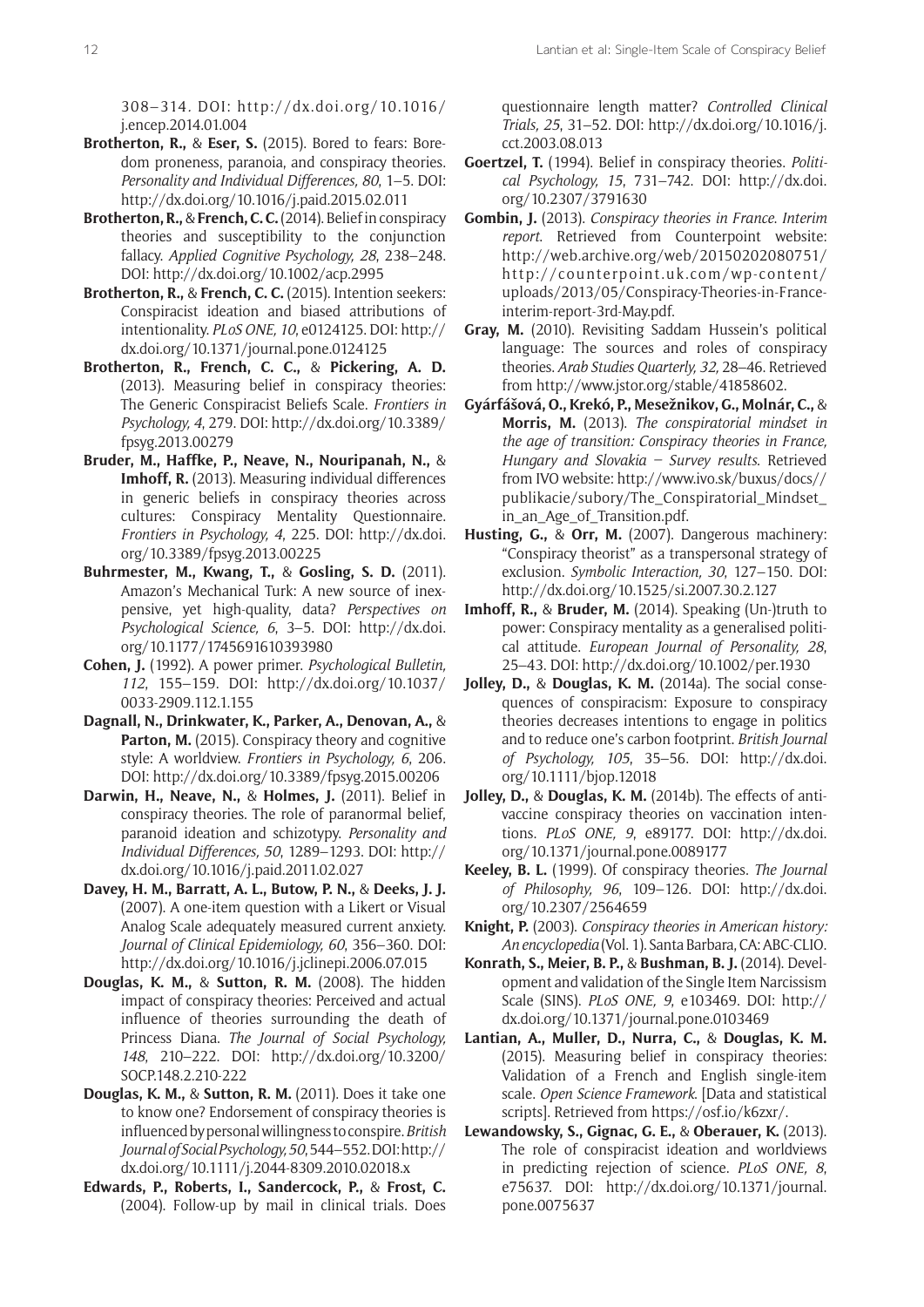- **Lobato, E., Mendoza, J., Sims, V.,** & **Chin, M.** (2014). Examining the relationship between conspiracy theories, paranormal beliefs, and pseudoscience acceptance among a university population. *Applied Cognitive Psychology, 28, 617-625. DOI: [http://](http://dx.doi.org/10.1002/acp.3042)* [dx.doi.org/10.1002/acp.3042](http://dx.doi.org/10.1002/acp.3042)
- Longuet, M. (2014, June 18). Un Français sur cinq séduit par les théories du complot. *LCI*. Retrieved from [http://web.archive.org/web/20150116191850/](http://web.archive.org/web/20150116191850/http://lci.tf1.fr/france/societe/la-theorie-du-complot-seduit-de-plus-en-plus-de-francais-8437665.html) [http://lci.tf1.fr/france/societe/la-theorie-du-complot](http://web.archive.org/web/20150116191850/http://lci.tf1.fr/france/societe/la-theorie-du-complot-seduit-de-plus-en-plus-de-francais-8437665.html)[seduit-de-plus-en-plus-de-francais-8437665.html](http://web.archive.org/web/20150116191850/http://lci.tf1.fr/france/societe/la-theorie-du-complot-seduit-de-plus-en-plus-de-francais-8437665.html).
- **Melley, T.** (2002). Agency, panic and the culture of conspiracy. In Knight, P. (Ed.), *Conspiracy nation: The politics of paranoia in postwar America*. New York, NY: New York University Press, pp. 57-81.
- **Moscovici, S.** (1987). The conspiracy mentality. In Graumann, C. F., & Moscovici, S. (Eds.), *Changing conceptions of conspiracy*. New York, NY: Springer, pp. 151–169. DOI: [http://dx.doi.org/10.1007/978-1-4612-4618-3\\_9](http://dx.doi.org/10.1007/978-1-4612-4618-3_9)
- **Newheiser, A. K., Farias, M.,** & **Tausch, N.** (2011). The functional nature of conspiracy beliefs: Examining the underpinnings of belief in the *Da Vinci Code* conspiracy. *Personality and Individual Differences, 51*, 1007-1011. DOI: [http://dx.doi.org/10.1016/j.](http://dx.doi.org/10.1016/j.paid.2011.08.011) [paid.2011.08.011](http://dx.doi.org/10.1016/j.paid.2011.08.011)
- **Oliver, J. E.,** & **Wood, T. J.** (2014). Conspiracy theories and the paranoid style(s) of mass opinion. *American Journal of Political Science, 58, 952-966. DOI:* <http://dx.doi.org/10.1111/ajps.12084>
- **Pelletier, L. G., & Vallerand, R. J.** (1990). L'Échelle révisée de conscience de soi : Une traduction et une validation canadienne-française du «Revised Self-Consciousness Scale». [The Revised Self-Consciousness Scale: A translation and a French-Canadian validation of the Revised Self-Consciousness Scale.]. *Revue Canadienne des Sciences du Comportement,* 22, 191-206. DOI: [http://dx.doi.org/10.1037/](http://dx.doi.org/10.1037/h0078983) [h0078983](http://dx.doi.org/10.1037/h0078983)
- **Rammstedt, B., & Beierlein, C.** (2014). Can't we make it any shorter? The limits of personality assessment and ways to overcome them. *Journal of Individual Differences, 35, 212–220. DOI: [http://dx.doi.](http://dx.doi.org/10.1027/1614-0001/a000141)* [org/10.1027/1614-0001/a000141](http://dx.doi.org/10.1027/1614-0001/a000141)
- **Robins, R. W., Hendin, H. M.,** & **Trzesniewski, K. H.** (2001). Measuring global self-esteem: Construct validation of a single-item measure and the Rosenberg Self-Esteem Scale. *Personality and Social Psychology Bulletin, 27, 151-161. DOI: [http://dx.doi.](http://dx.doi.org/10.1177/0146167201272002)* [org/10.1177/0146167201272002](http://dx.doi.org/10.1177/0146167201272002)
- **Robinson, J. P., Shaver, P. R.,** & **Wrightsman, L. S.** (1991). Criteria for scale selection and evaluation. In Robinson, J. P. Shaver, P. R., & Wrightsman, L. S. (Eds.), *Measures of personality and social psychological attitudes*. San Diego, CA: Academic Press, pp. 1–15. DOI: [http://](http://dx.doi.org/10.1016/B978-0-12-590241-0.50005-8) [dx.doi.org/10.1016/B978-0-12-590241-0.50005-8](http://dx.doi.org/10.1016/B978-0-12-590241-0.50005-8)
- **Sapountzis, A.,** & **Condor, S.** (2013). Conspiracy accounts as intergroup theories: challenging dominant understandings of social power and political legitimacy. *Political Psychology, 34, 731-752. DOI: [http://](http://dx.doi.org/10.1111/pops.12015)* [dx.doi.org/10.1111/pops.12015](http://dx.doi.org/10.1111/pops.12015)
- **Scheier, M. F.,** & **Carver, C. S.** (1985). The Self-Consciousness Scale: A revised version for use with general populations. *Journal of Applied Social Psychology, 15, 687-699. DOI: [http://dx.doi.org/](http://dx.doi.org/10.1111/j.1559-1816.1985.tb02268.x)* [10.1111/j.1559-1816.1985.tb02268.x](http://dx.doi.org/10.1111/j.1559-1816.1985.tb02268.x)
- **Schmidt, F. L.,** & **Hunter, J. E.** (1996). Measurement error in psychological research: Lessons from 26 research scenarios. *Psychological Methods, 1*, 199-223. DOI: <http://dx.doi.org/10.1037/1082-989X.1.2.199>
- **Sutton, R. M.,** & **Douglas, K. M.** (2014). Examining the monological nature of conspiracy theories. In van Prooijen, J.-W., & van Lange, P. A. M. (Eds.), *Power, politics, and paranoia: Why people are suspicious of their leaders*. Cambridge, UK: Cambridge University Press, pp. 254–272. DOI: [http://dx.doi.org/10.1017/](http://dx.doi.org/10.1017/CBO9781139565417.018) [CBO9781139565417.018](http://dx.doi.org/10.1017/CBO9781139565417.018)
- **Swami, V., Chamorro-Premuzic, T.,** & **Furnham, A.** (2010). Unanswered questions: A preliminary investigation of personality and individual difference predictors of 9/11 conspiracist beliefs. *Applied Cognitive Psychology, 24, 749-761. DOI: [http://dx.doi.](http://dx.doi.org/10.1002/acp.1583)* [org/10.1002/acp.1583](http://dx.doi.org/10.1002/acp.1583)
- **Swami, V., Coles, R., Stieger, S., Pietschnig, J., Furnham, A., Rehim, S.,** & **Voracek, M.** (2011). Conspiracist ideation in Britain and Austria: Evidence of a monological belief system and associations between individual psychological differences and real-world and fictitious conspiracy theories. *British Journal of Psychology, 102, 443-463.* DOI: [http://dx.doi.org/10.1111/j.2044-8295.](http://dx.doi.org/10.1111/j.2044-8295.2010.02004.x) [2010.02004.x](http://dx.doi.org/10.1111/j.2044-8295.2010.02004.x)
- **Swami, V., Pietschnig, J., Tran, U. S., Nader, I., Stieger, S.,** & **Voracek, M.** (2013). Lunar Lies: the impact of informational framing and individual differences in shaping conspiracist beliefs about the moon landings. *Applied Cognitive Psychology, 27, 71–80. DOI:* <http://dx.doi.org/10.1002/acp.2873>
- **Swami, V., Voracek, M., Stieger, S., Tran, U. S.,** & **Furnham, A.** (2014). Analytic thinking reduces belief in conspiracy theories. *Cognition*, 133, 572-585. DOI: [http://dx.doi.org/10.1016/j.cognition.](http://dx.doi.org/10.1016/j.cognition.2014.08.006) [2014.08.006](http://dx.doi.org/10.1016/j.cognition.2014.08.006)
- **Tobacyk, J.** (2004). A Revised Paranormal Belief Scale. *The International Journal of Transpersonal Studies, 23*, 94-98.
- **Wagner-Egger, P.,** & **Bangerter, A.** (2007). *La vÈritÈ est*  ailleurs: corrélats de l'adhésion aux théories du com*plot* [The truth lies elsewhere: Correlates of belief in conspiracy theories]. *Revue internationale de psychologie sociale, 20, 31-61.*
- **Wood, M. J., & Douglas, K. M.** (2013). "What about building 7?" A social psychological study of online discussion of 9/11 conspiracy theories. *Frontiers in Psychology, 4*, 409. DOI: [http://dx.doi.org/10.3389/](http://dx.doi.org/10.3389/fpsyg.2013.00409) [fpsyg.2013.00409](http://dx.doi.org/10.3389/fpsyg.2013.00409)
- **Wood, M. J., Douglas, K. M.,** & **Sutton, R. M.** (2012). Dead and alive: Beliefs in contradictory conspiracy theories. *Social Psychological and Personality Science,3*, 767ñ773. DOI: [http://dx.doi.org/10.1177/](http://dx.doi.org/10.1177/1948550611434786) [1948550611434786](http://dx.doi.org/10.1177/1948550611434786)